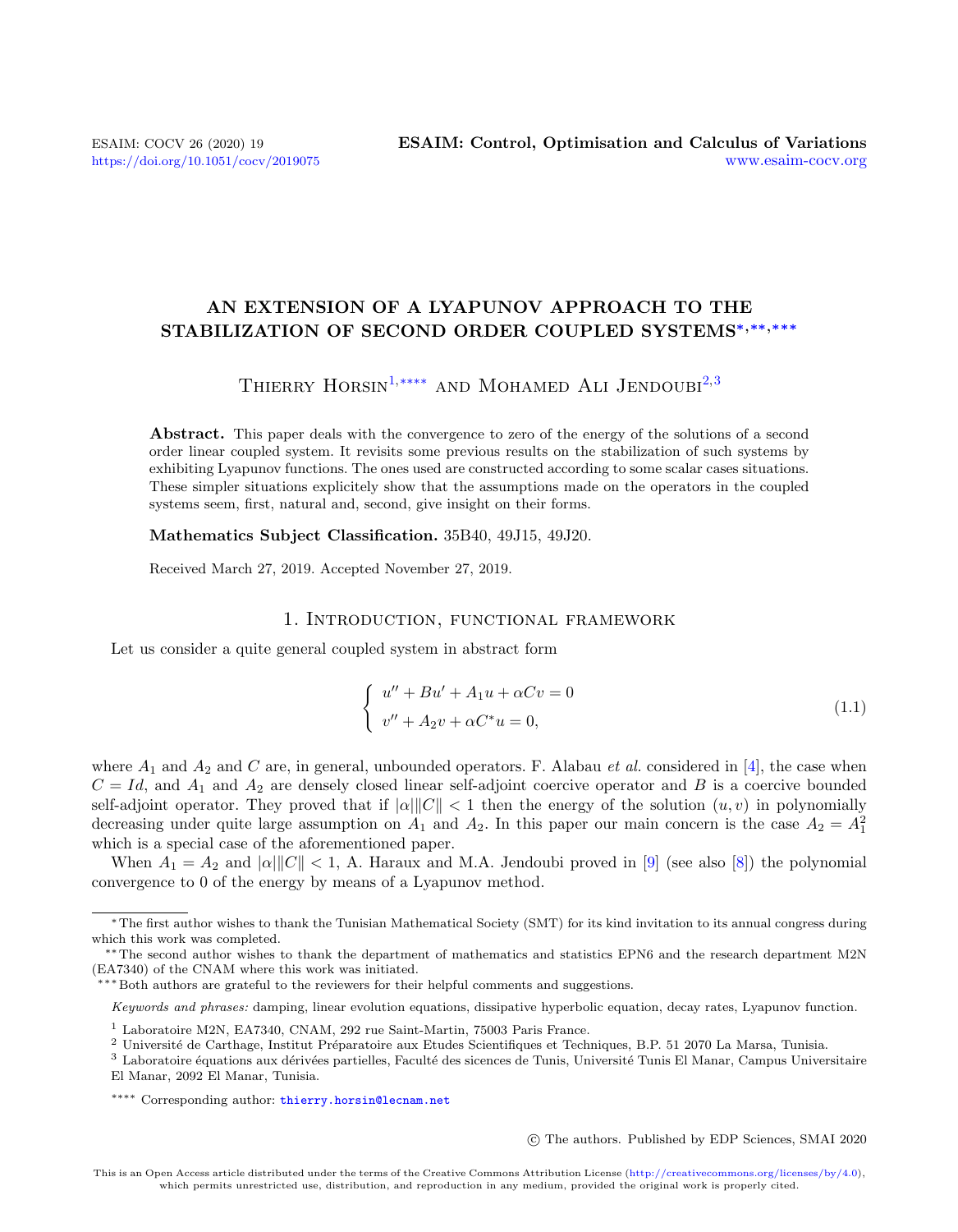As we previously said, in this paper, we investigate such a method in the case when  $A_2 = A_1^2$  and  $C = A_1^{\beta}$ with  $\beta \in [0, \frac{3}{2}]$ . The main result of this paper is Theorem [3.3](#page-7-0) which also proves the polynomial convergence to 0 of the solution  $(u, v)$ . Compared to the result in ([\[4\]](#page-15-0), p. 144, Prop. 5.3), the convergence that we obtain is in weaker norms, but requires less regularity on the initial data.

Let us mention that the stabilization of such systems settled in abstract form has been widely studied and many results are connected to those in our paper. The case when  $A_1$  and  $A_2$  are unbounded operators, and C is a bounded was considered by Alabau in  $\lceil 3 \rceil$  and by Alabau *et al.* in  $\lceil 5 \rceil$  where the polynomial statibility is proven. The optimal energy decay was proven in [\[11\]](#page-15-5) in the case  $A_1 = A_2 = A$ ,  $C = I$  and  $B = A^{\gamma}$  where  $\gamma < 0$ . The indirect stabilization of abstract coupled equations is also considered in [\[1,](#page-15-6) [2,](#page-15-7) [6,](#page-15-8) [7\]](#page-15-9).

Nonlinear damping are also currently investigated. See e.g. [\[12\]](#page-15-10).

In order to motivate the Lyapunov function that we construct in the proof of our main result, we explain the strategy in Section [2](#page-1-0) in the framework of a coupled scalar differential system.

In Section [3](#page-4-0) we introduce the functional framework and an existence theorem that lead to state and prove our main result, namely Theorem [3.3.](#page-7-0)

# 2. A Lyapunov function for the scalar case

<span id="page-1-0"></span>As mentioned in the preceding section, we consider the (real) scalar coupled system

<span id="page-1-1"></span>
$$
\begin{cases}\nu'' + u' + \lambda u + cv = 0\\v'' + \mu v + cu = 0\end{cases}
$$
\n(2.1)

where  $\lambda, \mu > 0$ , and c are such that  $0 < c^2 < \lambda \mu$ . The damping coefficient is set to 1 for simplicity but a time scale change reduces general damping terms  $bu'$  to this case. In order to shorten the formulas, let us introduce for each solution  $(u, v)$  of  $(2.1)$ , its total energy

$$
\mathcal{E}(u, u', v, v') = \frac{1}{2} \left[ u'^2 + v'^2 + \lambda u^2 + \mu v^2 \right] + cuv.
$$

Then we have for all  $t \geq 0$ 

$$
\frac{d}{dt}\mathcal{E}(u, u', v, v') = -u'^2.
$$

Now we introduce

$$
K(t) = \frac{1}{2} \left[ u'^2 + v'^2 + \lambda u^2 + \mu v^2 \right].
$$

Our first result is the following

**Proposition 2.1.** There are some constants  $\eta > 0$ ,  $\delta > 0$  such that

$$
\forall t \ge 0 \quad K(t) \le \eta e^{-\delta t} K(0).
$$

*Proof.* For all  $\varepsilon > 0$  we define the function

$$
H_{\varepsilon} = \mathcal{E} - \varepsilon vv' + 2\varepsilon uu' + \frac{3\varepsilon}{2c}(\mu u'v - \lambda uv').
$$
\n(2.2)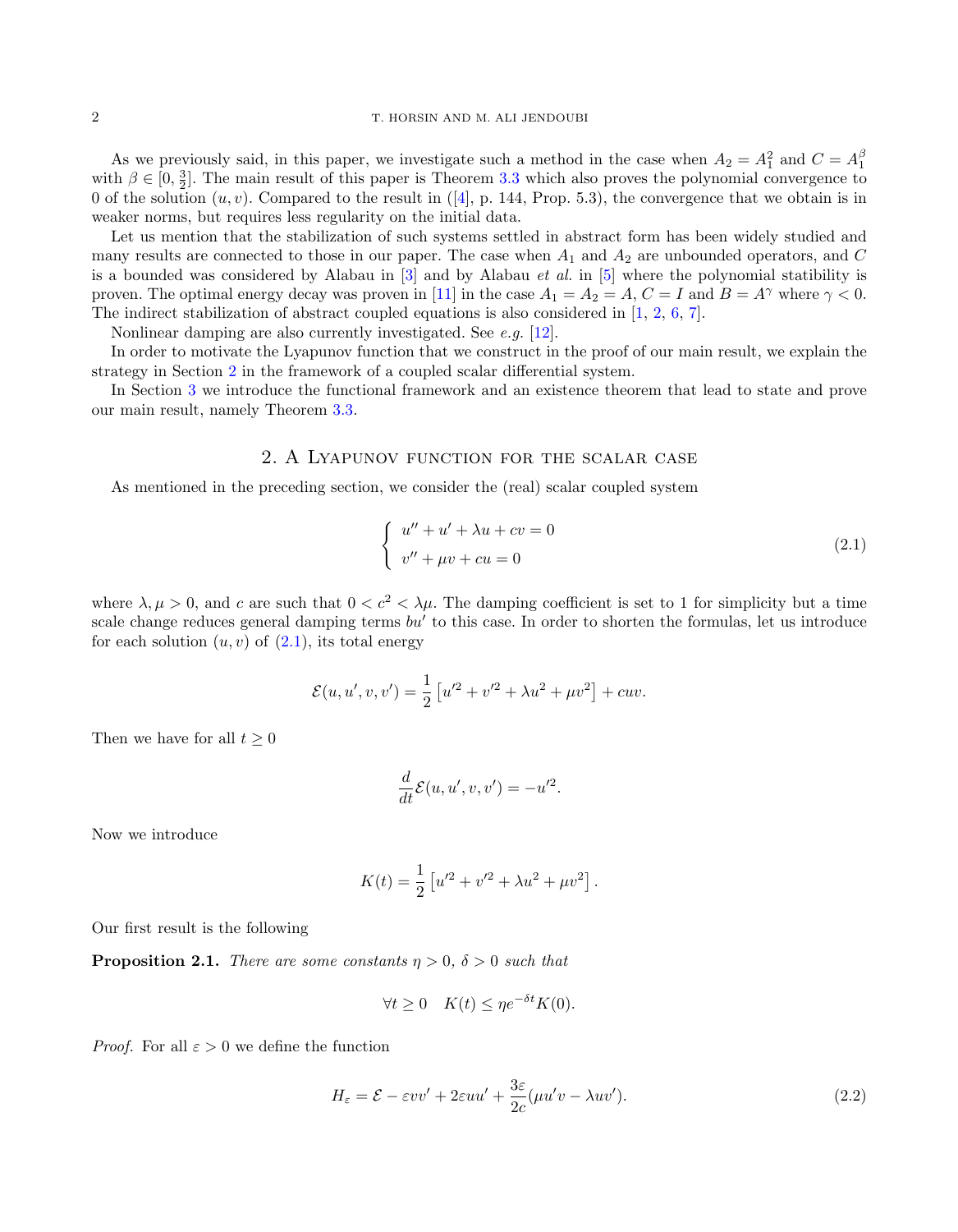It is easy to check that

<span id="page-2-2"></span>
$$
C_1K(t) \le H_{\varepsilon}(t) \le C_2K(t) \tag{2.3}
$$

where

<span id="page-2-1"></span>
$$
C_1 = \left[ \frac{\sqrt{\lambda \mu} - |c|}{\sqrt{\lambda \mu}} - \varepsilon \left( \frac{2}{\min\left( \sqrt{\lambda}, \sqrt{\mu} \right)} + \frac{3}{2|c|} \max\left( \sqrt{\lambda}, \sqrt{\mu} \right) \right) \right]
$$
(2.4)

and

<span id="page-2-0"></span>
$$
C_2 = \left[ \frac{\sqrt{\lambda \mu} + |c|}{\sqrt{\lambda \mu}} + \varepsilon \left( \frac{2}{\min\left(\sqrt{\lambda}, \sqrt{\mu}\right)} + \frac{3}{2|c|} \max\left(\sqrt{\lambda}, \sqrt{\mu}\right) \right) \right].
$$
 (2.5)

In fact, using Young's inequality, we get

 $\overline{\phantom{a}}$  $\overline{\phantom{a}}$  $\overline{\phantom{a}}$ 

$$
|cuv| = \frac{c}{\sqrt{\lambda}\sqrt{\mu}}\sqrt{\lambda}|u|\sqrt{\mu}|v| \le \frac{|c|}{\sqrt{\lambda}\sqrt{\mu}}\left[\frac{\lambda}{2}u^2 + \frac{\mu}{2}v^2\right]
$$

$$
|- \varepsilon vv'| = \frac{\varepsilon}{\sqrt{\mu}}\sqrt{\mu}|v||v'| \le \frac{\varepsilon}{\sqrt{\mu}}\left[\frac{\mu}{2}v^2 + \frac{v'^2}{2}\right]
$$

$$
|2\varepsilon uu'| = \frac{2\varepsilon}{\sqrt{\lambda}}\sqrt{\lambda}|u||u'| \le \frac{2\varepsilon}{\sqrt{\lambda}}\left[\frac{\lambda}{2}u^2 + \frac{u'^2}{2}\right]
$$

$$
\left|\frac{3\varepsilon}{2c}\mu u'v\right| = \frac{3\varepsilon}{2|c|}\sqrt{\mu}|u'|\sqrt{\mu}|v| \le \frac{3\varepsilon}{2|c|}\sqrt{\mu}\left[\frac{u'^2}{2} + \frac{\mu}{2}v^2\right]
$$

$$
\left|-\frac{3\varepsilon}{2|c|}\lambda uv'\right| = \frac{3\varepsilon}{2|c|}\sqrt{\lambda}\sqrt{\lambda}uv' \le \frac{3\varepsilon}{2|c|}\sqrt{\lambda}\left[\lambda\frac{u^2}{2} + \frac{v'^2}{2}\right]
$$

Then we deduce

$$
H_{\varepsilon}\leq\underbrace{\left[1+\varepsilon\left(\frac{2}{\sqrt{\lambda}}+\frac{3\sqrt{\mu}}{2|c|}\right)\right]}_{A_1}\frac{u'^2}{2}+\underbrace{\left[1+\varepsilon\left(\frac{1}{\sqrt{\mu}}+\frac{3\sqrt{\lambda}}{2|c|}\right)\right]}_{A_2}\frac{v'^2}{2}+\underbrace{\left[1+\frac{|c|}{\sqrt{\lambda}\sqrt{\mu}}+\varepsilon\left(\frac{2}{\sqrt{\lambda}}+\frac{3\sqrt{\lambda}}{2|c|}\right)\right]}_{A_3}\frac{\lambda}{2}u^2+\underbrace{\left[1+\frac{|c|}{\sqrt{\lambda}\sqrt{\mu}}+\varepsilon\left(\frac{1}{\sqrt{\mu}}+\frac{3\sqrt{\lambda}}{2|c|}\right)\right]}_{A_4}\frac{\mu}{2}v^2.
$$

It is clear that for all  $i \in \{1, 2, 3, 4\}$ 

 $A_i \leq C_2$ 

where  $C_2$  is given in [\(2.5\)](#page-2-0). A similar proof gives similar inequalities for  $C_1$ .

Let  $\varepsilon_1 > 0$  the value of  $\varepsilon$  such that  $C_1$  defined in  $(2.4)$  is equal to 0. Let  $\varepsilon \in (0, \varepsilon_1)$ . In this case  $C_1$  becomes positive.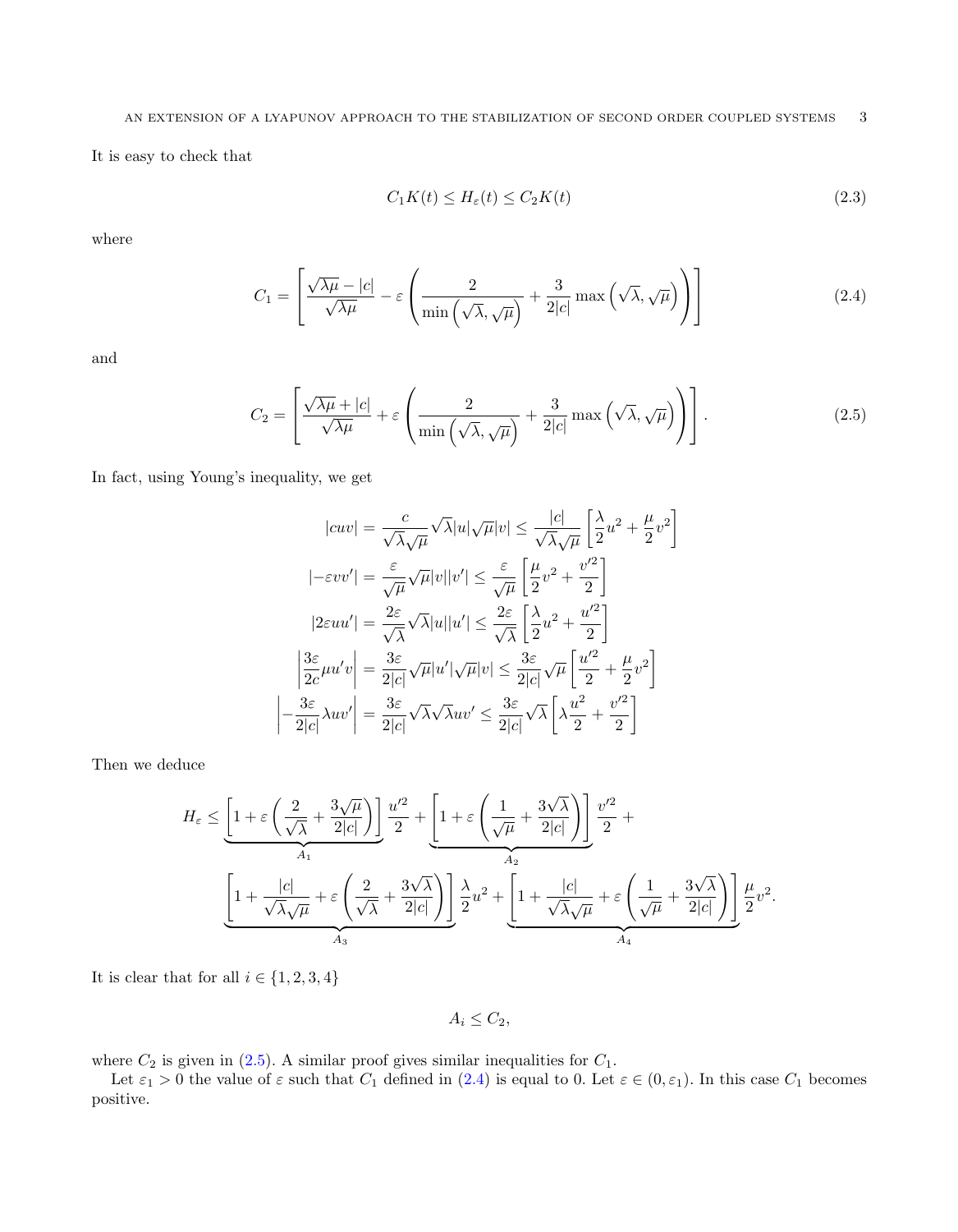A straightforward computation gives

$$
H'_{\varepsilon} = -u'^2 - \varepsilon v'^2 - \varepsilon vv'' + 2\varepsilon u'^2 + 2\varepsilon uu'' + \frac{3\varepsilon}{2c}[(\mu - \lambda)u'v' + \mu u''v - \lambda uv'']
$$
  
= -(1 - 2\varepsilon)u'^2 - \varepsilon v'^2 + \varepsilon cuv + \varepsilon \mu v^2 - 2\varepsilon uu' - p\varepsilon \lambda u^2 - 2\varepsilon cuv  
+ \frac{3\varepsilon}{2c}[(\mu - \lambda)u'v' - \mu u'v - \mu \lambda uv - \mu cv^2 + \lambda cu^2 + \lambda \mu uv]  
= -(1 - 2\varepsilon)u'^2 - \varepsilon v'^2 - \lambda \varepsilon \frac{1}{2}u^2 - \mu \varepsilon \frac{1}{2}v^2 - 2\varepsilon uu' - \varepsilon cuv  
- \mu \varepsilon \frac{3}{2c}u'v + (\mu - \lambda)\varepsilon \frac{3}{2c}u'v'.

Now we have

$$
\lambda u^2 + 2cuv + \mu v^2 = \lambda \left( u^2 + \frac{2c}{\lambda} uv + \frac{\mu}{\lambda} v^2 \right)
$$
  
=  $\lambda \left[ \left( u + \frac{c}{\lambda} v \right)^2 + \left( \frac{\mu}{\lambda} - \frac{c^2}{\lambda^2} \right) v^2 \right]$   
 $\geq \frac{\lambda \mu - c^2}{\lambda} v^2.$ 

Similarly, we get

$$
\lambda u^2 + 2cuv + \mu v^2 \ge \frac{\lambda \mu - c^2}{\mu} u^2,
$$

and then

$$
\lambda u^2 + 2cuv + \mu v^2 \ge \frac{\lambda \mu - c^2}{2} \left( \frac{1}{\mu} u^2 + \frac{1}{\lambda} v^2 \right)
$$

Using Young's inequality, we can find some constants  $c_1, c_2, c_3 > 0$  such that

$$
|2uu'| \le \frac{1}{8\mu}(\lambda\mu - c^2)u^2 + c_1u'^2;
$$
  

$$
\frac{3}{2c}|\mu u'v| \le \frac{1}{8\lambda}(\lambda\mu - c^2)v^2 + c_2u'^2;
$$
  

$$
\frac{3}{2c}|\mu - \lambda||u'v'| \le \frac{1}{2}v'^2 + c_3u'^2.
$$

Finally we obtain

$$
H'_{\varepsilon} \le -(1 - (2 + c_1 + c_2 + c_3)\varepsilon)u'^2 - \frac{\varepsilon}{2}v'^2 - \frac{\varepsilon}{8\mu}(\lambda\mu - c^2)u^2 - \frac{\varepsilon}{8\mu}(\lambda\mu - c^2)v^2.
$$

Now by choosing  $\varepsilon \in (0, \varepsilon_1)$  such that  $1 - (2 + c_1 + c_2 + c_3)\varepsilon > 0$ , some constant  $C_3 > 0$  can be found such that

$$
H'_{\varepsilon} \le -C_3 K(t).
$$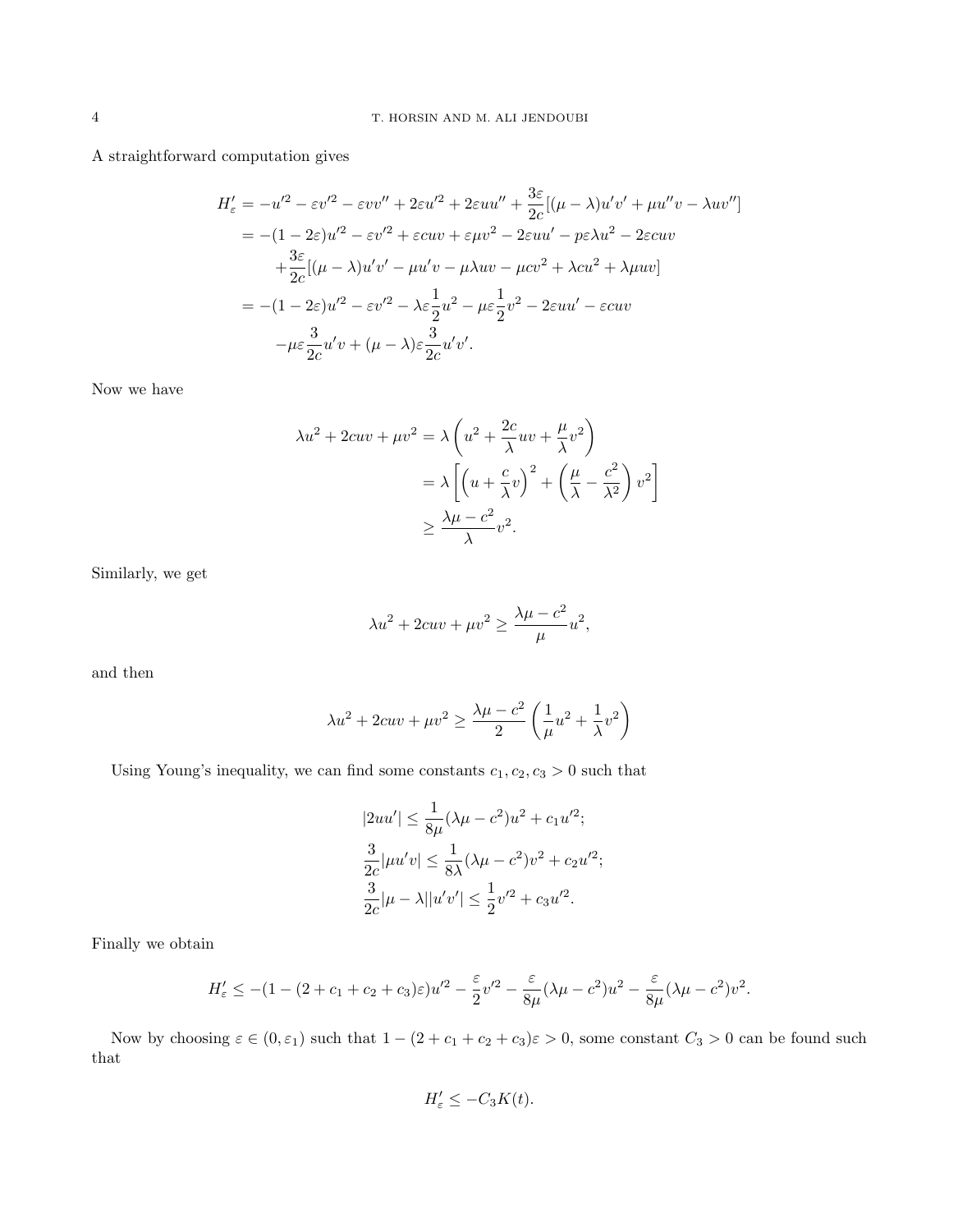By combining this with the inequality [\(2.3\)](#page-2-2), we get for all  $t \geq 0$ 

$$
H'_{\varepsilon}(t) \leq -\frac{C_3}{C_2} H_{\varepsilon}(t).
$$

We conclude the proof by integrating this last inequality and using  $(2.3)$  again.

3. THE CASE 
$$
A_2 = A^2
$$
, and  $C = A^{\beta}$  with  $\beta \in [0, \frac{3}{2}]$ 

<span id="page-4-0"></span>This section is devoted to the proof of Theorem [3.3.](#page-7-0) In order to proceed we first introduce the functional framework and give an existence theorem.

### 3.1. Functional framework

Let H be a separable Hilbert space, whose norm and scalar product will be denoted  $\|\cdot\|$  and  $\langle \cdot, \cdot \rangle$  respectively. We consider  $A : H \to H$  an unbounded closed self-adjoint operator such that the injection  $D(A) \subset H$  is dense and compact. We assume moreover throughout the paper that there exists  $a > 0$  such that

<span id="page-4-1"></span>
$$
\forall u \in D(A), \quad \langle Au, u \rangle \ge a \langle u, u \rangle. \tag{3.1}
$$

Following for example the exposition given in [\[10\]](#page-15-11), by denoting  $(\lambda_n)_{n\in\mathbb{N}^*}$  the increasing sequence of eigenvalues of A, the largest a for which  $(3.1)$  is true is  $\lambda_1$ .

Besides, let us consider  $(e_n)_{n\in\mathbb{N}^*}$  an orthonormal basis of H constituted by eigenvectors of A. For any  $\beta > 0$ , we consider  $u = \sum_{n=1}^{\infty}$  $n=1$  $\langle u, e_i \rangle e_i \in H \quad (u \in H \iff \sum^{\infty}$  $n=1$  $\langle u, e_i \rangle^2 < \infty$ , and we set  $A^{\beta}: H \to H$  given by  $A^{\beta}u = \sum^{\infty}$  $\lambda_i^{\beta} \langle u, e_i \rangle e_i$  (3.2)

 $i=1$ 

then (see *e.g.* [\[10\]](#page-15-11))

$$
D(A^{\beta}) = \{u \in H, \sum_{i=1}^{\infty} \lambda_i^{2\beta} \langle u, e_i \rangle^2 < \infty\}
$$

and  $A^{\beta}$  is an unbounded self-adjoint operator such that the inclusion  $D(A^{\beta}) \subset H$  is dense and compact. We also have

$$
\forall u \in D(A^{\beta}), \quad \langle A^{\beta} u, u \rangle \ge a \langle u, u \rangle,
$$
\n(3.3)

for some  $a > 0$ . The largest a for which this inequality is true being  $\lambda_1^{\beta}$ .

As usual we write  $A^0 = \text{Id}$ . In this case of course the operator  $A^{\alpha}$  is a continuous linear operator on H.

We will denote  $V = D(A^{1/2})$  and  $W = D(A)$ . Thus V and W are Hilbert spaces whose norms  $\|\cdot\|_V$  and  $\|\cdot\|_{W}$  are given respectively by

$$
||u||_V = ||A^{1/2}u||, \quad ||u||_W = ||Au||.
$$

We have, if we identify  $H$  with its dual

$$
W \subset V \subset H \subset V' \subset W'
$$
\n
$$
(3.4)
$$

 $\Box$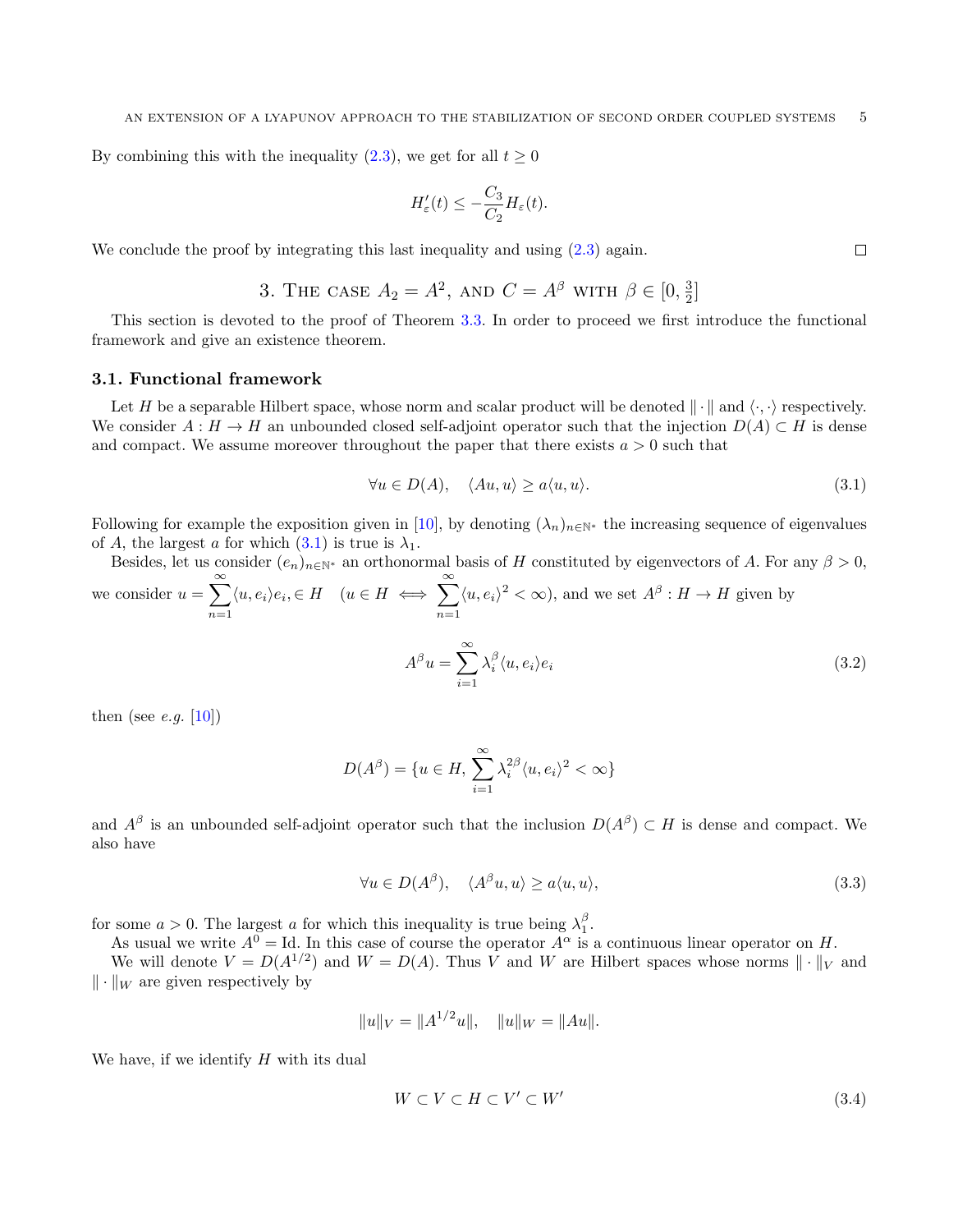with dense and compact injections when the norms on the Hilbert spaces  $V'$  and  $W'$  are given by

$$
\forall u \in V', \quad ||u||_{V'} = \langle u, A^{-1}u \rangle_{V',V}^{1/2}
$$

and

$$
\forall u \in W', \quad ||u||_{W'} = \langle u, A^{-2}u \rangle_{W',W}^{1/2}
$$

where  $\langle \cdot, \cdot \rangle_{V',V}$  denotes the action of V' on V (with a similar notation for W). Of course when  $u \in H$  one has

$$
||u||_{V'} = \langle A^{-1}u, u \rangle^{1/2}, ||u||_{W'} = \langle A^{-2}u, u \rangle^{1/2}.
$$

Let us remark that with these definitions A maps continuously V to V' and  $A^2$  maps W to W'.

#### 3.2. Existence result

Let  $\alpha$  and  $\beta$  two reals numbers with  $\beta \geq 0$ . We recall that we consider the problem

<span id="page-5-0"></span>
$$
\begin{cases}\nu'' + u' + Au + \alpha A^{\beta} v = 0\\v'' + A^2 v + \alpha A^{\beta} u = 0\end{cases}
$$
\n(3.5)

which can be rewritten as the first order system

$$
\begin{cases}\nu' - w = 0 \\
v' - z = 0 \\
w' + Au + w + \alpha A^{\beta} v = 0 \\
z' + A^2 v + \alpha A^{\beta} u = 0.\n\end{cases}
$$
\n(3.6)

Let us first establish an existence and uniqueness result for  $(3.5)$ .

We concentrate on the case  $\beta \in [\frac{1}{2}, \frac{3}{2}]$ , the case  $\beta \in [0, \frac{1}{2})$  being easier.

Let us consider

$$
\mathcal{H} := V \times W \times H \times H.
$$

For two elements of  $\mathcal{H} U_i = (u_i, v_i, w_i, z_i), i = 1, 2$ , we define

$$
\langle U_1, U_2 \rangle_{\mathcal{H}} := \langle Au_2, u_1 \rangle_{V', V} + \langle A^2 v_2, v_1 \rangle_{W', W} + \langle w_1, w_2 \rangle + \langle z_1, z_2 \rangle + \alpha \langle A^\beta v_2, u_1 \rangle_{V', V} + \alpha \langle A^\beta u_2, v_1 \rangle_{W', W},
$$

where  $\langle \cdot, \cdot \rangle_{V',V}$  denotes the usual duality pairing between V and V', with similar notation for W, while  $\langle \cdot, \cdot \rangle$ denotes the scalar product on  $H$  for which it is a Hilbert space.

It is straightforward to prove that  $\langle \cdot, \cdot \rangle_{\mathcal{H}}$  defines a scalar product on H for which it is a Hilbert space provided that

<span id="page-5-1"></span>
$$
|\alpha| < \lambda_1^{\frac{3-2\beta}{2}}.\tag{3.7}
$$

From now on we assume that  $(3.7)$  holds true.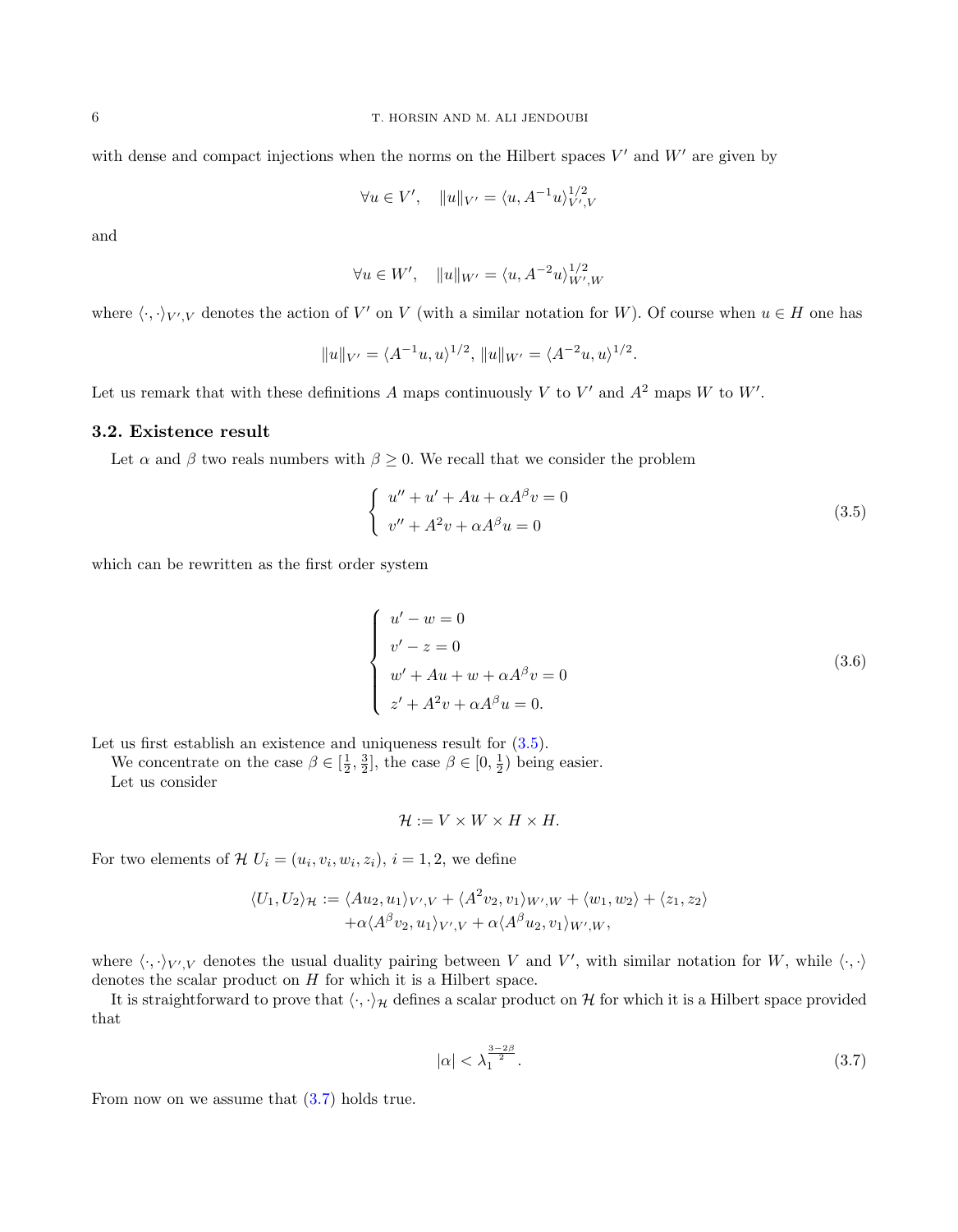We now consider the unbounded operator  $A: \mathcal{H} \longrightarrow \mathcal{H}$  defined by

$$
D(\mathcal{A}) := \{ U = (u, v, w, z) \in \mathcal{H}, \, (-w, -z, Au + \alpha A^{\beta} v + w, A^2 v + \alpha A^{\beta} u) \in \mathcal{H} \}
$$

and for  $U = (u, v, w, z) \in D(\mathcal{A})$ 

$$
\mathcal{A}U = (-w, -z, Au + \alpha A^{\beta} v + w, A^2 v + \alpha A^{\beta} u).
$$

It is clear that  $A$  has a dense domain in  $H$ .

Let us remark that for any  $U = (u, v, w, z) \in D(\mathcal{A})$  one has

$$
\langle AU, U \rangle_{\mathcal{H}} = -\langle Au, w \rangle_{V',V} - \langle A^2v, z \rangle_{W',W} + \langle Au + \alpha A^{\beta}v + w, w \rangle + \langle A^2v + \alpha A^{\beta}u, z \rangle -\alpha \langle A^{\beta}v, w \rangle_{V',V} - \alpha \langle A^{\beta}u, z \rangle_{W',W},
$$

and therefore  $\langle AU, U \rangle = ||w||^2 \geq 0$ . Indeed

$$
\langle A^2v + \alpha A^\beta u, z \rangle = \langle A^2v + \alpha A^\beta u, z \rangle_{W',W},
$$

since  $A^{\beta}u \in W'$  for  $\beta \in [1, 3/2]$  and  $u \in V = D(A^{1/2})$ .

Let us show that  $I + \mathcal{A}$  is onto. For this we take  $(f, g, h, k) \in \mathcal{H}$ . We want to find  $(u, v, w, z) \in D(\mathcal{A})$  such that

$$
u - w = f
$$
  
\n
$$
v - z = g
$$
  
\n
$$
Au + \alpha A^{\beta} v + 2u = h + 2f
$$
  
\n
$$
A^2 + \alpha A^{\beta} u + v = k + g.
$$

We define  $\Phi : (V \times W)^2 \to \mathbb{R}$  by

$$
\Phi(u_1, v_1, u_2, v_2) := \langle A^{1/2} u_1, A^{1/2} u_2 \rangle + \langle A v_1, A v_2 \rangle + \alpha \langle A^{\beta} v_1, u_2 \rangle_{V', V} + \alpha \langle A u_1, A^{\beta - 1} v_2 \rangle_{V', V} + 2 \langle u_1, u_2 \rangle + \langle v_1, v_2 \rangle.
$$

Clearly  $\Phi$  is continuous on  $V \times W$ . It is also clear that  $\Phi$  is coercive if we assume  $|\alpha| < \lambda_1^{\frac{3-2\beta}{2}}$ . By the Lax-Milgram theorem, there exists a unique  $(u, v) \in V \times W$  such that

$$
\forall (\delta u, \delta v) \in V \times W, \quad \Phi(u, v, \delta u, \delta v) = \langle h + 2f, \delta u \rangle + \langle k + g, \delta v \rangle.
$$

We therefore get

$$
A^2v + \alpha A^\beta u + v = g + k
$$

$$
Au + \alpha A^{\beta} v + 2u = h + 2f.
$$

Now if we denote  $w = u - f$  and  $z = v - g$  then  $w \in V$  since  $u, f \in V$  and  $z \in W$  since  $v, g \in W$ . We have thus proven that  $A$  is maximal monotone. By classical theory, we get that

<span id="page-6-0"></span>**Theorem 3.1.** For any  $(u_0, v_0, u_1, v_1) \in \mathcal{H}$ , there exists a unique solution to [\(3.5\)](#page-5-0) in  $C([0, T], \mathcal{H}) \times$  $C^1([0,T], D(\mathcal{A})')$ .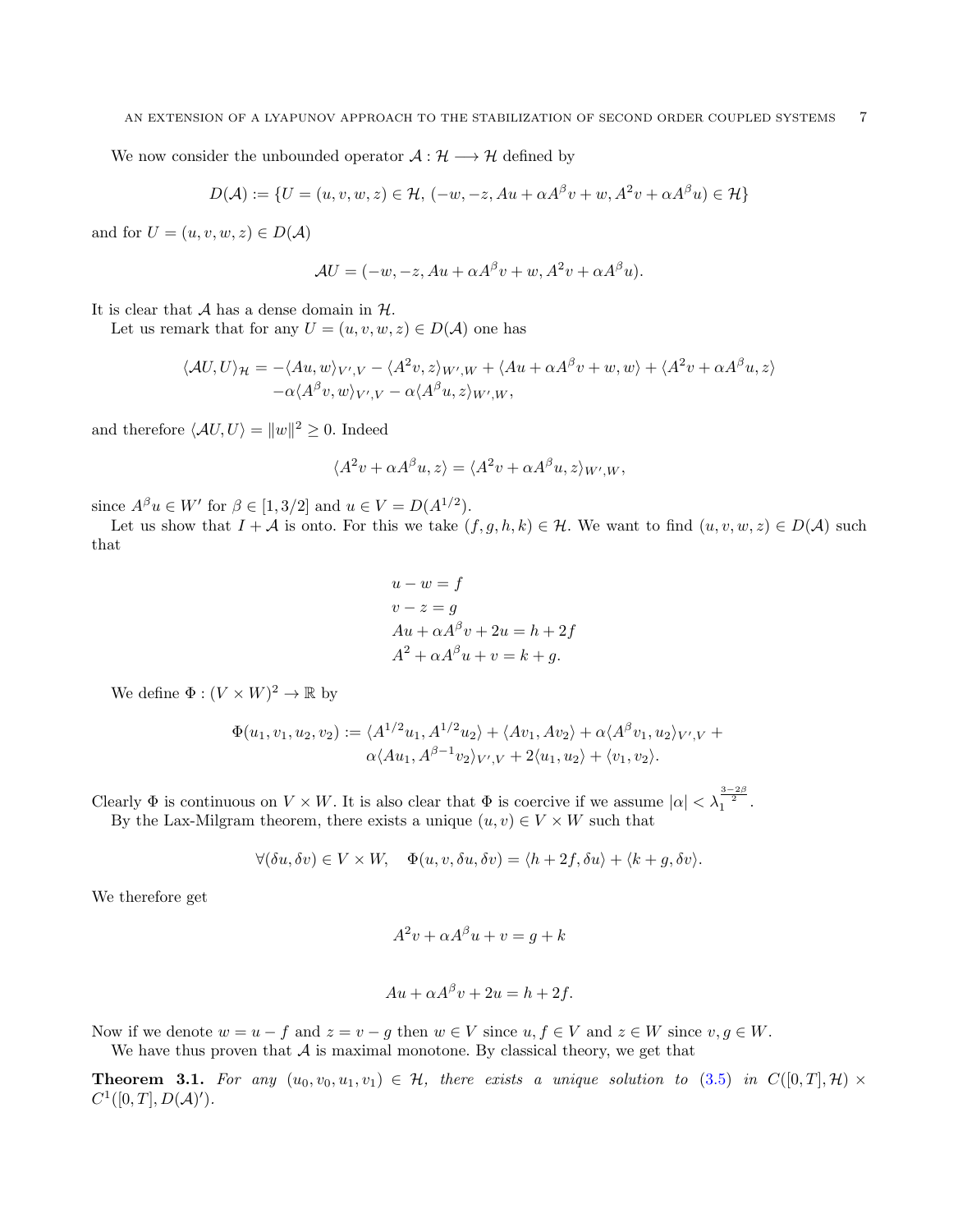**Remark 3.2.** It is also well known that if  $(u_0, v_0, u_1, v_1) \in D(\mathcal{A})$  then the solution to [\(3.5\)](#page-5-0) belongs to  $C([0,T], D(\mathcal{A})) \cap C^1(0,T,\mathcal{H}).$ 

#### 3.3. Main result of the paper

Our main result is the following

<span id="page-7-0"></span>**Theorem 3.3.** Assume  $\beta \in [0, \frac{3}{2}]$  and  $\alpha \neq 0$ . Let  $(u, v)$  be a solution of  $(3.5)$  such that  $(u(0), u'(0), v'(0)) \in$ H, then there exists a constant  $c > 0$  such that

$$
\forall t > 0, \ \|A^{\frac{\beta}{2}-1}u'(t)\|_{W'}^2 + \|A^{\frac{\beta}{2}-1}v'(t)\|_{W'}^2 + \|A^{\frac{\beta-1}{2}}u(t)\|_{W'}^2 + \|A^{\frac{\beta}{2}}v(t)\|_{W'}^2
$$
  
\n
$$
\leq \frac{c}{t} [||u'(0)||^2 + ||v'(0)||^2 + ||u(0)||_V^2 + ||v(0)||_W^2] \ \text{if } \beta \in [0, 1];
$$
  
\n
$$
\forall t > 0, \ \|A^{\frac{-\beta}{2}}u'(t)\|_{W'}^2 + \|A^{\frac{-\beta}{2}}v'(t)\|_{W'}^2 + \|A^{\frac{1-\beta}{2}}u(t)\|_{W'}^2 + \|A^{1-\frac{\beta}{2}}v(t)\|_{W'}^2
$$
  
\n
$$
\leq \frac{c}{t} [||u'(0)||^2 + ||v'(0)||^2 + ||u(0)||_V^2 + ||v(0)||_W^2] \ \text{if } \beta \in [1, \frac{3}{2}].
$$

<span id="page-7-1"></span>**Remark 3.4.** If we replace  $(3.5)$  by

$$
\begin{cases}\nu'' + Bu' + Au + \alpha A^{\beta} v = 0\\v'' + A^2 v + \alpha A^{\beta} u = 0\end{cases}
$$
\n(3.8)

where, as mentionned in the introduction,  $B$  is a bounded self-adjoint operator on  $H$  for which there exists  $\mu > 0$  such that

$$
\langle Bu, u \rangle \ge \mu \|u\|^2,
$$

the results of Theorem [3.1](#page-6-0) and Remark [3.4](#page-7-1) remain true.

<span id="page-7-2"></span>**Remark 3.5.** If we replace  $(3.5)$  by

$$
\begin{cases}\nu'' + Bu' + Au + \alpha A^{\beta} v = 0 \\
v'' + A_2 v + \alpha A^{\beta} u = 0\n\end{cases}
$$

where  $A_2$  is a self-adjoint unbounded operator such that  $D(A_2) = D(A^2)$  and there exist  $\nu_1, \nu_2 > 0$  such that

$$
\forall u \in D(A_2), \, \nu_1 \langle A^2 u, u \rangle \le \langle A_2 u, u \rangle \le \nu_2 \langle A^2 u, u \rangle,
$$

and if B is as in the remark [3.4,](#page-7-1) the result of Theorem [3.3](#page-7-0) remains true provided  $|\alpha|$  is small enough (depending on  $\lambda_1$ ,  $\nu_1$  and  $\nu_2$ ).

**Remark 3.6.** In the case  $\beta = 0$ , in order to obtain the decay of the energy, we must assume

$$
A^2u(0) \in V
$$
,  $A^2v(0) \in W$ ,  $A^2u'(0) \in H$ ,  $A^2v'(0) \in H$ .

In the paper [\[4\]](#page-15-0), the authors obtain such a decay with merely

$$
Au(0) \in V, \quad A^2v(0) \in W, \quad Au'(0) \in H, \quad A^2v'(0) \in H.
$$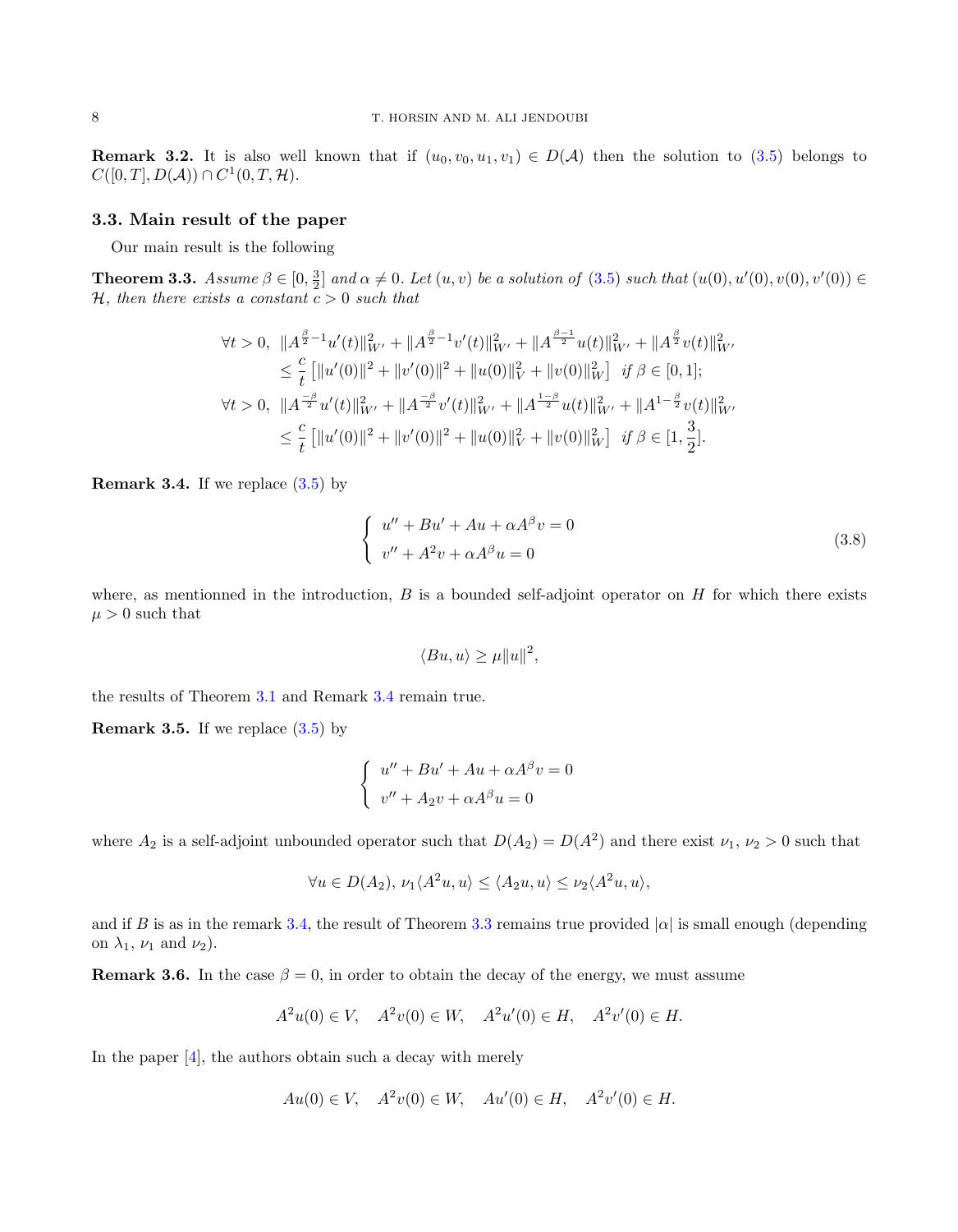We, of course, would expect that the energy decay also holds with

$$
(u(0), v(0), u'(0), v'(0)) \in D(\mathcal{A})
$$

but unfortunately we are not able to prove it for the moment being.

Proof of Theorem [3.3.](#page-7-0) All the computations below will be made assuming that  $(u_0, v_0, u_1, v_1) \in D(\mathcal{A})$  which ascertains them. By density and continuity the inequalities stated in Theorem [3.3](#page-7-0) remain true.

Let us also recall that  $\alpha$  satisfies  $|\alpha| < \lambda_1^{\frac{3-2\beta}{2}}$ .

We introduce the energy of the system by

$$
E(t) = \frac{1}{2} \left[ ||u'(t)||^2 + ||v'(t)||^2 + ||u(t)||_V^2 + ||v(t)||_W^2 \right] + \alpha \langle A^{\beta} v, u \rangle.
$$

Then we have

$$
E'(t) = -||u'(t)||^2.
$$

Let  $p > 1$  and  $\varepsilon > 0$  two real numbers to be fixed later and let

$$
H_{\varepsilon} = E - \varepsilon \lambda_1^{2-\beta} \langle A^{\beta-2} v, v' \rangle_{W'} + p \varepsilon \lambda_1^{-a} \langle A^a u, u' \rangle_{W'} + \rho \varepsilon \left[ \langle u', v \rangle_{W'} - \langle u, A^{-1} v' \rangle_{W'} \right]
$$

where  $\rho = \frac{p+1}{2\alpha} \lambda_1^{2-\beta}$  and  $a = \min(0, 1-\beta)$ . We find easily

$$
H'_{\varepsilon} = -||u'||^2 - \varepsilon \lambda_1^{2-\beta}||A^{\frac{\beta}{2}-1}v'||_{W'}^2 - \varepsilon \lambda_1^{2-\beta} \langle A^{\beta-2}v, v'' \rangle_{W'} + p\varepsilon \lambda_1^{-a}||A^{\frac{\alpha}{2}}u'||_{W'}^2
$$
  
\n
$$
-p\varepsilon \lambda_1^{-a} \langle A^a u, u' + Au + \alpha A^{\beta}v \rangle_{W'} + \rho \varepsilon \langle u', v' \rangle_{W'} - \rho \varepsilon \langle u', A^{-1}v' \rangle_{W'}
$$
  
\n
$$
- \rho \varepsilon \langle u' + Au + \alpha A^{\beta}v, v \rangle_{W'} + \rho \varepsilon \langle u, A^{-1} (A^2v + \alpha A^{\beta}u) \rangle_{W'}
$$
  
\n
$$
= -||u'||^2 - \varepsilon \lambda_1^{2-\beta}||A^{\frac{\beta}{2}-1}v'||_{W'}^2 + \varepsilon \lambda_1^{2-\beta} \langle A^{\beta-2}v, A^2v + \alpha A^{\beta}u \rangle_{W'} + p\varepsilon \lambda_1^{-a}||A^{\frac{\alpha}{2}}u'||_{W'}^2
$$
  
\n
$$
-p\varepsilon \lambda_1^{-a} \langle A^a u, u' \rangle_{W'} - p\varepsilon \lambda_1^{-a}||A^{\frac{\alpha+1}{2}}u||_{W'}^2 - p\varepsilon \lambda_1^{-a} \alpha \langle A^a u, A^{\beta}v \rangle_{W'} + \rho \varepsilon \langle u', v' \rangle_{W'}
$$
  
\n
$$
- \rho \varepsilon \langle u', A^{-1}v' \rangle_{W'} - \rho \varepsilon \langle u', v \rangle_{W'} - \rho \varepsilon \alpha ||A^{\frac{\beta}{2}}v||_{W'} + \rho \varepsilon \alpha ||A^{\frac{\beta-1}{2}}u||_{W'}^2
$$
  
\n
$$
= -||u'||^2 - \varepsilon \lambda_1^{2-\beta}||A^{\frac{\beta}{2}-1}v'||_{W'}^2 + \varepsilon \lambda_1^{2-\beta}||A^{\frac{\beta}{2}}v||_{W'}^2 + \varepsilon \lambda_1^{2-\beta} \alpha \langle A^{\beta-2}v, A^{\beta}u \rangle_{W'} + p\varepsilon \lambda_1^{-a}||A^{\frac{\
$$

**First case :**  $\beta \in [0, 1]$ . In this case  $a = 0$ . We have

$$
H'_{\varepsilon} = -\|u'\|^2 + p\varepsilon\|u'\|^2_{W'} - \varepsilon\lambda_1^{2-\beta}\|A^{\frac{\beta}{2}-1}v'\|^2_{W'} - p\varepsilon\|A^{\frac{1}{2}}u\|^2_{W'} - \varepsilon\frac{p-1}{2}\lambda_1^{2-\beta}\|A^{\frac{\beta}{2}}v\|^2_{W'}
$$
  
+ $p\varepsilon\alpha\|A^{\frac{\beta-1}{2}}u\|^2_{W'} + \varepsilon\lambda_1^{2-\beta}\alpha\langle A^{\beta-2}v, A^{\beta}u\rangle_{W'} - p\varepsilon\langle u, u'\rangle_{W'} - p\varepsilon\alpha\langle u, A^{\beta}v\rangle_{W'}$   
+ $p\varepsilon\langle u', v'\rangle_{W'} - \rho\varepsilon\langle u', A^{-1}v'\rangle_{W'} - \rho\varepsilon\langle u', v\rangle_{W'}.$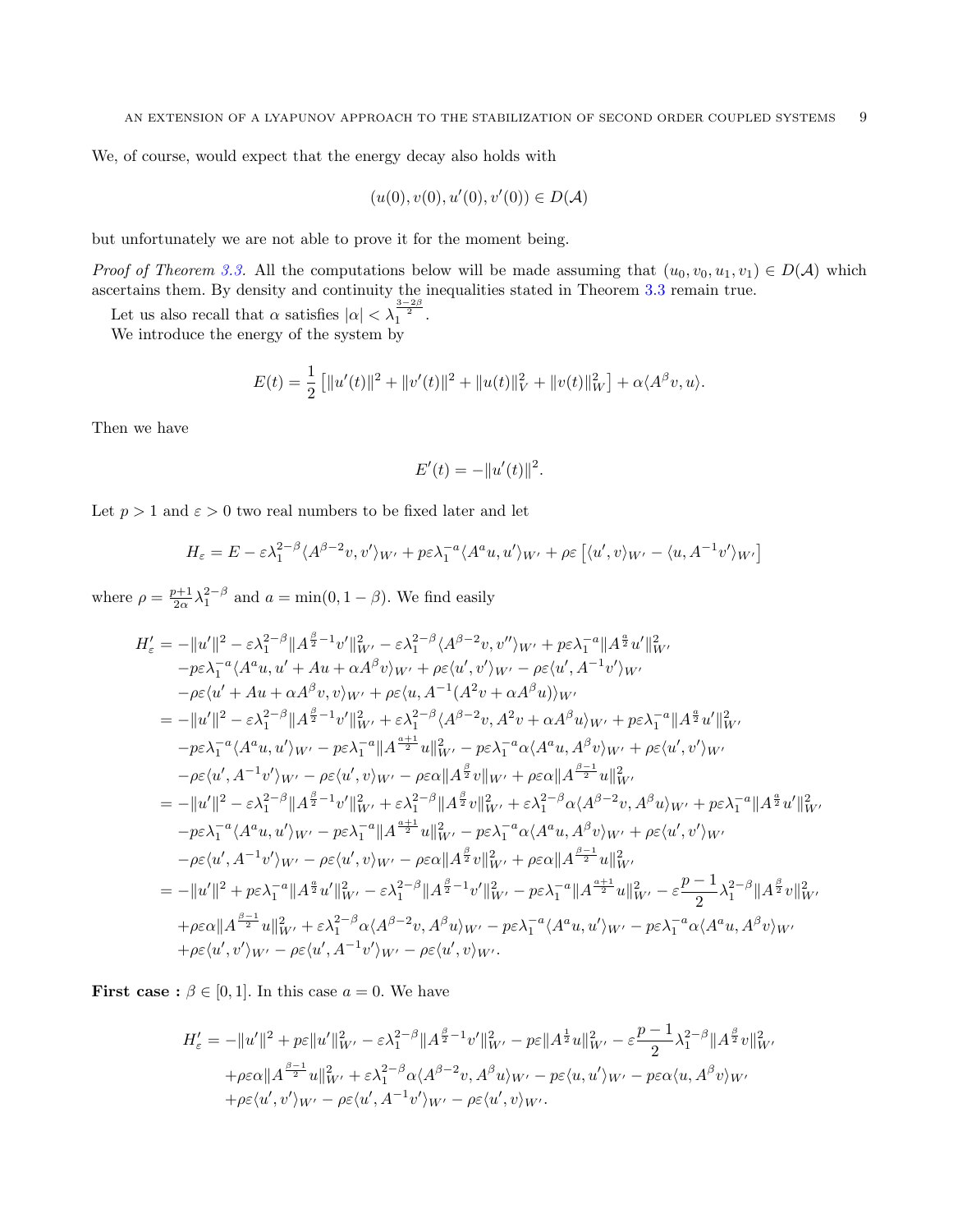Now since

$$
||A^{\frac{\beta-1}{2}}u||_{W'}^2 \leq \frac{1}{\lambda_1^{2-\beta}} \langle Au, u \rangle_{W'} = \frac{1}{\lambda_1^{2-\beta}} ||A^{\frac{1}{2}}u||_{W'}^2,
$$

we get

$$
H'_{\varepsilon} \le -\|u'\|^2 + p\varepsilon \|u'\|^2_{W'} - \varepsilon \lambda_1^{2-\beta} \|A^{\frac{\beta}{2}-1}v'\|^2_{W'} - \frac{p-1}{2} \varepsilon \|A^{\frac{1}{2}}u\|^2_{W'} - \varepsilon \frac{p-1}{2} \lambda_1^{2-\beta} \|A^{\frac{\beta}{2}}v\|^2_{W'}
$$
  
+ $\varepsilon \lambda_1^{2-\beta} \alpha \langle A^{\beta-2}v, A^{\beta}u \rangle_{W'} - p\varepsilon \langle u, u' \rangle_{W'} - p\varepsilon \alpha \langle u, A^{\beta}v \rangle_{W'}$   
+ $\rho \varepsilon \langle u', v' \rangle_{W'} - \rho \varepsilon \langle u', A^{-1}v' \rangle_{W'} - \rho \varepsilon \langle u', v \rangle_{W'}.$ 

Let us remark that

$$
\varepsilon \lambda_1^{2-\beta} \alpha \langle A^{\beta-2} v, A^{\beta} u \rangle_{W'} \leq \varepsilon \lambda_1^{2-\beta} |\alpha| \| A^{\frac{\beta}{2}} v \|_{W'} \| A^{\frac{3\beta}{2}-2} u \|_{W'}
$$
  

$$
\leq \varepsilon \lambda_1^{2-\beta} |\alpha| \| A^{\frac{\beta}{2}} v \|_{W'} \frac{1}{\lambda_1^{\frac{5-3\beta}{2}}} \| A^{\frac{1}{2}} u \|_{W'}
$$
  

$$
\leq \varepsilon \lambda_1^{\frac{\beta-1}{2}} |\alpha| \| A^{\frac{\beta}{2}} v \|_{W'} \| A^{\frac{1}{2}} u \|_{W'}
$$

and that

$$
-p\varepsilon\alpha\langle u, A^{\beta}v\rangle_{W'} \leq p\varepsilon|\alpha|\|A^{\frac{\beta}{2}}v\|_{W'}\|A^{\frac{\beta}{2}}u\|_{W'}
$$
  

$$
\leq p\varepsilon\lambda_1^{\frac{\beta-1}{2}}|\alpha|\|A^{\frac{\beta}{2}}v\|_{W'}\|A^{\frac{1}{2}}u\|_{W'}.
$$

Thus

$$
\varepsilon \lambda_1^{2-\beta} \alpha \langle A^{\beta-2}v, A^{\beta}u \rangle_{W'} - p\varepsilon \alpha \langle u, A^{\beta}v \rangle_{W'}
$$
\n
$$
\leq \varepsilon \lambda_1^{\frac{\beta-1}{2}} |\alpha| \|A^{\frac{\beta}{2}}v\|_{W'} \|A^{\frac{1}{2}}u\|_{W'} + p\varepsilon \lambda_1^{\frac{\beta-1}{2}} |\alpha| \|A^{\frac{\beta}{2}}v\|_{W'} \|A^{\frac{1}{2}}u\|_{W'}
$$
\n
$$
\leq \varepsilon \lambda_1^{\frac{\beta-1}{2}} |\alpha|(p+1) \|A^{\frac{\beta}{2}}v\|_{W'} \|A^{\frac{1}{2}}u\|_{W'}
$$
\n
$$
\leq \varepsilon \lambda_1^{\frac{\beta-1}{2}}(p+1) \frac{|\alpha|}{2} \left(\gamma \|A^{\frac{1}{2}}u\|_{W'}^2 + \frac{1}{\gamma} \|A^{\frac{\beta}{2}}v\|_{W'}^2\right)
$$

where we choose  $\gamma>0$  such that

<span id="page-9-1"></span>
$$
\delta := \frac{p-1}{2} - \lambda_1^{\frac{\beta-1}{2}}(p+1)\frac{|\alpha|}{2}\gamma > 0, \quad \zeta := \frac{p-1}{2}\lambda_1^{2-\beta} - \lambda_1^{\frac{\beta-1}{2}}(p+1)\frac{|\alpha|}{2\gamma} > 0
$$
\n(3.9)

which is equivalent to

$$
\frac{\lambda_{1}^{\frac{\beta-1}{2}}(p+1)|\alpha|}{(p-1)\lambda_{1}^{2-\beta}}<\gamma<\frac{p-1}{\lambda_{1}^{\frac{\beta-1}{2}}(p+1)|\alpha|}.
$$

This choice is possible provided that

<span id="page-9-0"></span>
$$
\left(\frac{p+1}{p-1}\right)^2 < \frac{\lambda_1^{3-2\beta}}{|\alpha|^2}.\tag{3.10}
$$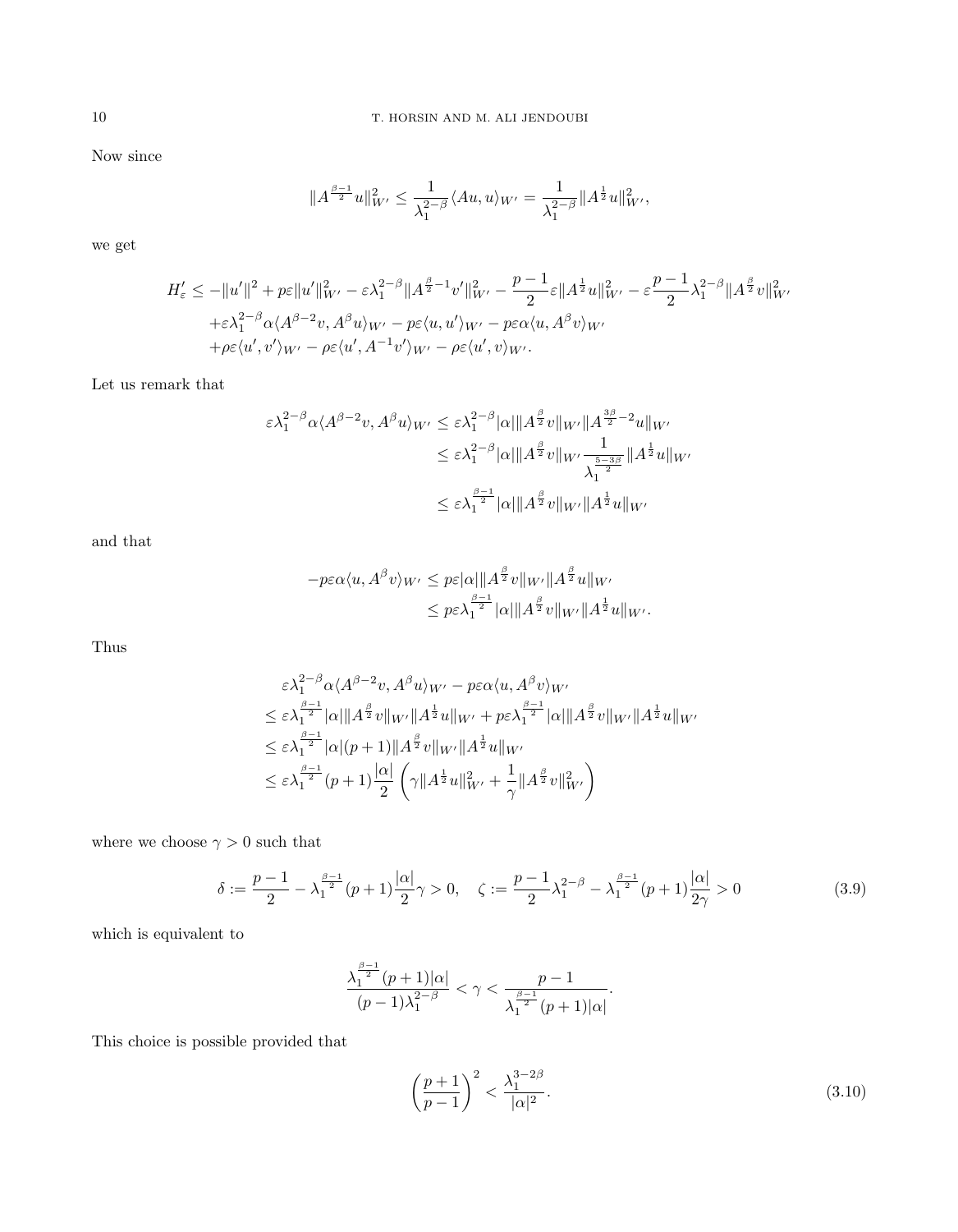#### AN EXTENSION OF A LYAPUNOV APPROACH TO THE STABILIZATION OF SECOND ORDER COUPLED SYSTEMS 11

Now we choose  $p > 1$  such that  $(3.10)$  is satisfied. Then we have

$$
H'_{\varepsilon} = -\|u'\|^2 + p\varepsilon\|u'\|^2_{W'} - \varepsilon\lambda_1^{2-\beta}\|A^{\frac{\beta}{2}-1}v'\|^2_{W'} - \varepsilon\delta\|A^{\frac{1}{2}}u\|^2_{W'} - \varepsilon\zeta\|A^{\frac{\beta}{2}}v\|^2_{W'} -p\varepsilon\langle u, u'\rangle_{W'} + \rho\varepsilon\langle u', v'\rangle_{W'} - \rho\varepsilon\langle u', A^{-1}v'\rangle_{W'} - \rho\varepsilon\langle u', v\rangle_{W'}.
$$

Now let us observe first that if one considers some  $U \in W'$  one has

<span id="page-10-0"></span>
$$
||U||_{W'}^2 = \langle U, A^{-2}U \rangle_{W',W} = \langle A^{-1/2}U, A^{-3/2}U \rangle_{V',V} = ||A^{-1/2}U||_{V'}^2.
$$
\n(3.11)

Second, since  $u' \in V$ , one has  $Au' \in V'$ . Therefore according to [\(3.11\)](#page-10-0) we have

$$
||Au'||_{W'}^2 = ||A^{1/2}u'||_{V'}^2.
$$
\n(3.12)

Moreover  $A^{1/2}u' \in H$ , thus, one has

<span id="page-10-1"></span>
$$
||Au'||_{W'}^2 = ||A^{1/2}u'||_{V'}^2 = \langle A^{-1}A^{1/2}u', A^{1/2}u' \rangle = ||u'||^2.
$$
\n(3.13)

According to [\(3.13\)](#page-10-1), since

$$
\langle u', v' \rangle_{W'} = \langle Au', A^{-1}v' \rangle_{W'},
$$

we have

$$
|\langle u', v' \rangle_{W'}| \le |\langle Au', A^{-1}v' \rangle_{W'}|
$$
  
\n
$$
\le ||Au'||_{W'}||A^{-1}v'||_{W'}
$$
  
\n
$$
= ||u'|| ||A^{-1}v'||_{W'}.
$$

Yet we have

$$
||A^{-1}v'||_{W'}^2 \leq \frac{1}{\lambda_1^{\beta}} \langle A^{\beta} A^{-1}v', A^{-1}v' \rangle_{W'} = \frac{1}{\lambda_1^{\beta}} ||A^{\frac{\beta}{2}-1}v'||_{W'}^2.
$$

Using Young's inequality, we find some constants  $c_1, c_2, c_3, c_4 > 0$  such that

$$
-p\langle u, u'\rangle_{W'} \le c_1 \|u'\|^2 + \frac{\delta}{2} \|A^{\frac{1}{2}}u\|_{W'}^2; \quad (\delta \text{ defined by (3.9)})
$$
  

$$
\rho\langle u', v'\rangle_{W'} \le c_2 \|u'\|^2 + \frac{\lambda_1^{2-\beta}}{3} \|A^{\frac{\beta}{2}-1}v'\|_{W'}^2
$$
  

$$
\rho\langle u', A^{-1}v'\rangle_{W'} \le c_3 \|u'\|^2 + \frac{\lambda_1^{2-\beta}}{3} \|A^{\frac{\beta}{2}-1}v'\|_{W'}^2
$$
  

$$
-\rho\langle u', v\rangle_{W'} \le c_4 \|u'\|^2 + \frac{\zeta}{2} \|A^{\frac{\beta}{2}}v\|_{W'}^2 \quad (\zeta \text{ defined by (3.9)}).
$$

By choosing  $\varepsilon$  small enough, we find a constant  $\eta = \eta(p, \varepsilon) > 0$  such that for all  $t \ge 0$ 

$$
H'_{\varepsilon} \leq -\eta \left( \|u'\|^2 + \|A^{\frac{\beta}{2}-1}v'\|^2_{W'} + \|A^{\frac{1}{2}}u\|^2_{W'} + \|A^{\frac{\beta}{2}}v\|^2_{W'} \right).
$$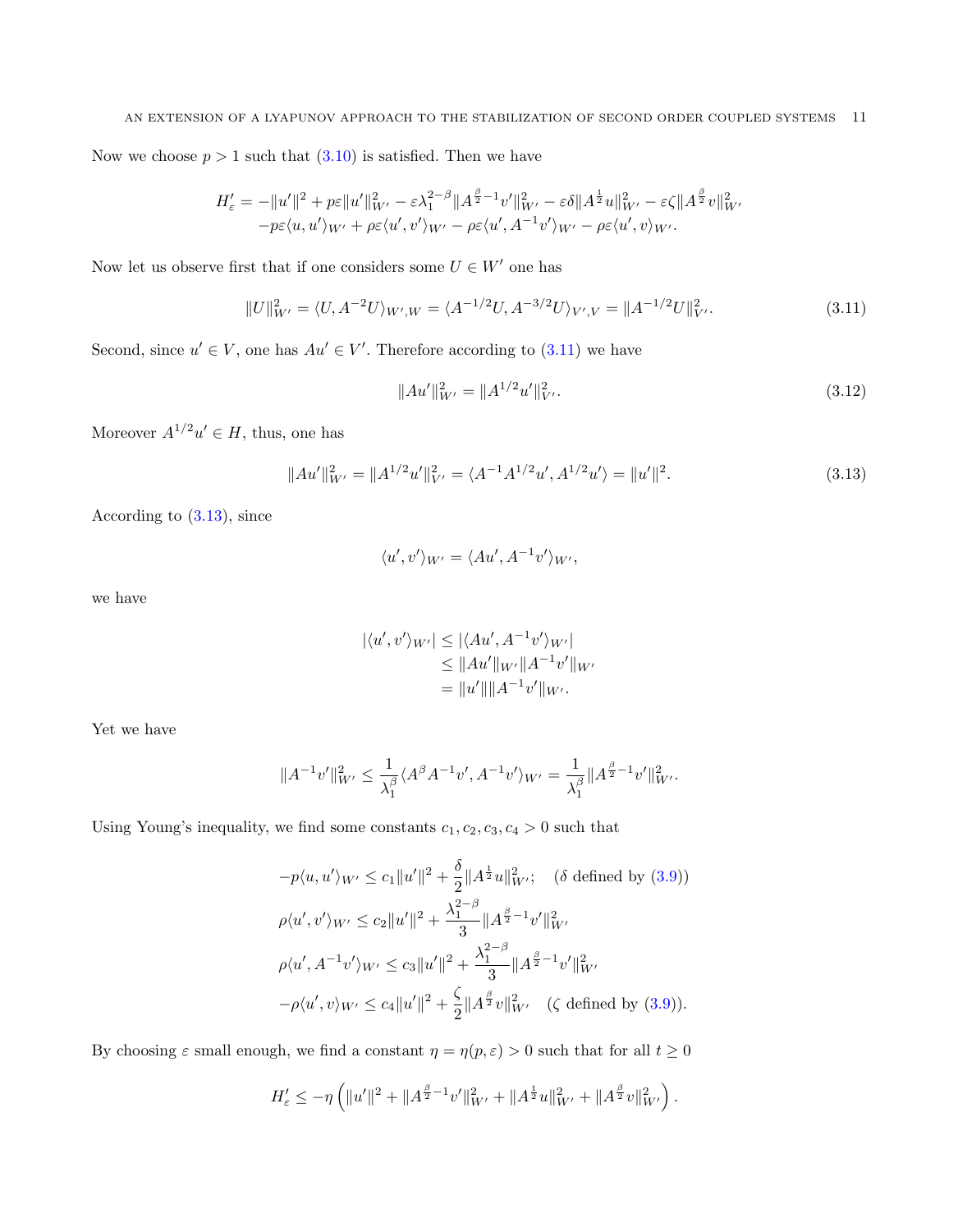Let

$$
\tilde{E} = \frac{1}{2} \left[ \|A^{\frac{\beta}{2}-1}u'(t)\|_{W'}^2 + \|A^{\frac{\beta}{2}-1}v'(t)\|_{W'}^2 + \|A^{\frac{\beta-1}{2}}u(t)\|_{W'}^2 + \|A^{\frac{\beta}{2}}v(t)\|_{W'}^2 \right]
$$

$$
+\alpha \langle A^{2\beta-2}v, u \rangle_{W'}
$$

and

$$
K(t) = \|A^{\frac{\beta}{2}-1}u'(t)\|_{W'}^2 + \|A^{\frac{\beta}{2}-1}v'(t)\|_{W'}^2 + \|A^{\frac{\beta-1}{2}}u(t)\|_{W'}^2 + \|A^{\frac{\beta}{2}}v(t)\|_{W'}^2.
$$

For all  $t \geq 0$ , we have

$$
\tilde{E}' = -\|A^{\frac{\beta}{2}-1}u'(t)\|_{W'}^2.
$$

Then  $\tilde{E}$  is nonincreasing. Observe that

$$
\left|\alpha\langle A^{2\beta-2}v,u\rangle_{W'}\right|\leq \frac{|\alpha|}{\lambda_1^{\frac{3-2\beta}{2}}}\|A^{\frac{\beta-1}{2}}u(t)\|_{W'}\|A^{\frac{\beta}{2}}v(t)\|_{W'},
$$

from which we deduce that

<span id="page-11-1"></span>
$$
\frac{\lambda_1^{\frac{3-2\beta}{2}} - |\alpha|}{2\lambda_1^{\frac{3-2\beta}{2}}} K(t) \le \tilde{E} \le \frac{\lambda_1^{\frac{3-2\beta}{2}} + |\alpha|}{2\lambda_1^{\frac{3-2\beta}{2}}} K(t).
$$
\n(3.14)

Now since

$$
\|A^{\frac{\beta}{2}-1}u'(t)\|_{W'}\leq \frac{1}{\lambda_1^{2-\frac{\beta}{2}}}\|u'\|,\qquad \|A^{\frac{\beta-1}{2}}u(t)\|_{W'}\leq \frac{1}{\lambda_1^{1-\frac{\beta}{2}}}\|A^{\frac{1}{2}}u\|_{W'},
$$

then there exists a constant  $\gamma>0$  such that for all  $t\geq 0$ 

<span id="page-11-0"></span>
$$
H'_{\varepsilon} \le -\gamma K(u, v, u', v'). \tag{3.15}
$$

From [\(3.15\)](#page-11-0), assuming  $\varepsilon$  possibly smaller in order to achieve positivity of the quadratic form  $H_{\varepsilon}$ , we get

$$
\int_0^t K(u(s), v(s), u'(s), v'(s)) ds \leq \frac{1}{\gamma} H_{\varepsilon}(u(0), v(0), u'(0), v'(0)).
$$

Using inequality  $(3.14)$ , we obtain

$$
\frac{2\lambda_1^{\frac{3-2\beta}{2}}}{\lambda_1^{\frac{3-2\beta}{2}}+|\alpha|}\int_0^t \tilde{E}(u(s),v(s),u'(s),v'(s))\,ds\leq \frac{1}{\gamma}H_{\varepsilon}(u(0),v(0),u'(0),v'(0)).
$$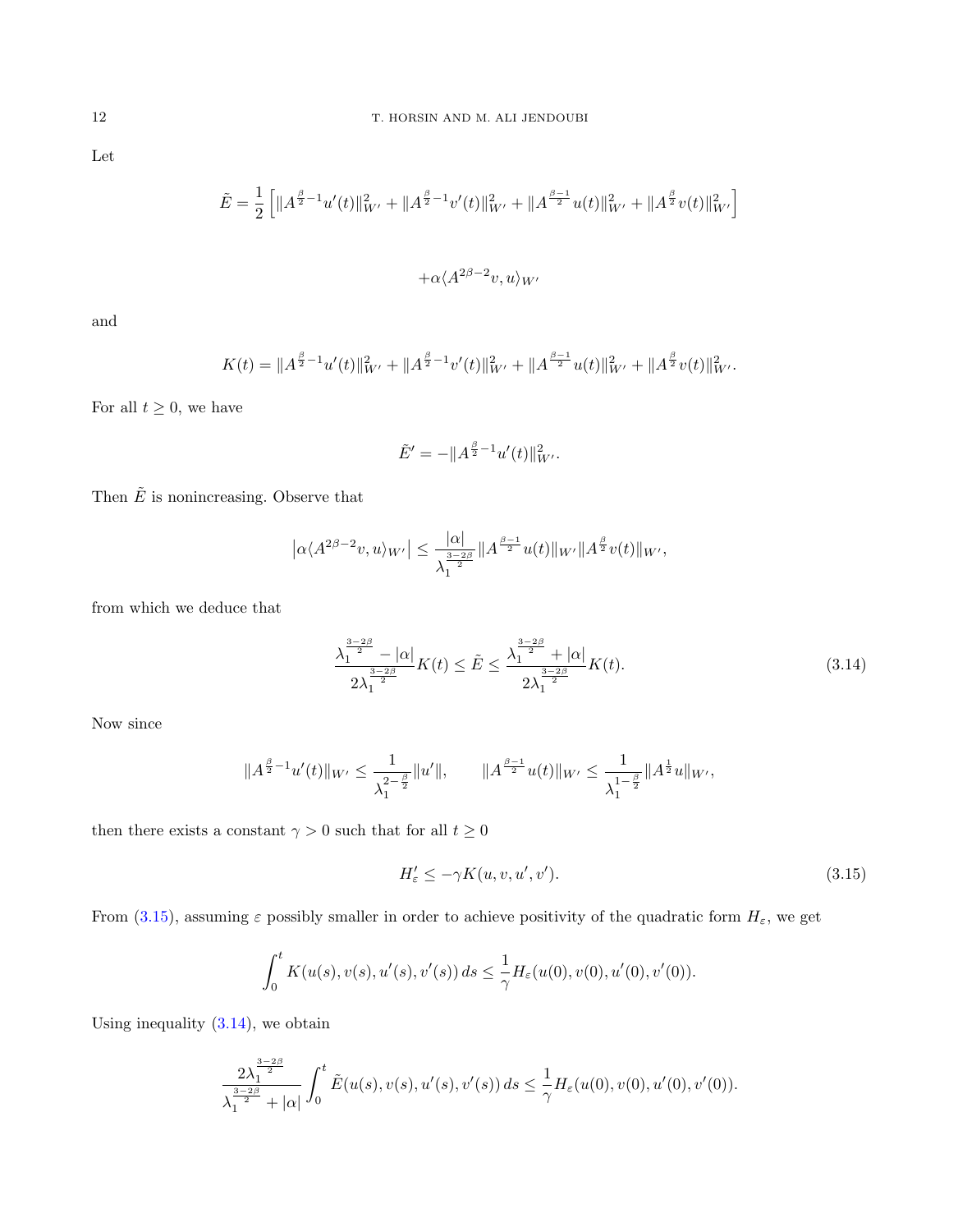Now since  $\tilde{E}$  is nonincreasing, it follows

$$
\tilde{E}(u(t),v(t),u'(t),v'(t)) \leq \frac{\lambda_1^{\frac{3-2\beta}{2}} + |\alpha|}{2\lambda_1^{\frac{3-2\beta}{2}}\gamma}\frac{1}{t}H_{\varepsilon}(u(0),v(0),u'(0),v'(0)).
$$

Using inequality  $(3.14)$  we get

$$
K(u(t), v(t), u'(t), v'(t)) \le \frac{\lambda_1^{\frac{3-2\beta}{2}} + |\alpha|}{(\lambda_1^{\frac{3-2\beta}{2}} - |\alpha|) \gamma} \frac{1}{t} H_{\varepsilon}(u(0), v(0), u'(0), v'(0)).
$$

**Second case**:  $\beta \in (1, \frac{3}{2}]$ . In this case  $a = 1 - \beta$ .

$$
H'_{\varepsilon} = -\|u'\|^2 + p\varepsilon\lambda_1^{\beta-1}\|A^{\frac{1-\beta}{2}}u'\|^2_{W'} - \varepsilon\lambda_1^{2-\beta}\|A^{\frac{\beta}{2}-1}v'\|^2_{W'} - p\varepsilon\lambda_1^{\beta-1}\|A^{1-\frac{\beta}{2}}u\|^2_{W'} - \varepsilon\frac{p-1}{2}\lambda_1^{2-\beta}\|A^{\frac{\beta}{2}}v\|^2_{W'}
$$
  
+ $\rho\varepsilon\alpha\|A^{\frac{\beta-1}{2}}u\|^2_{W'} + \varepsilon\lambda_1^{2-\beta}\alpha\langle A^{\beta-2}v, A^{\beta}u\rangle_{W'} - p\varepsilon\lambda_1^{\beta-1}\langle A^{1-\beta}u, u'\rangle$   
- $p\varepsilon\lambda_1^{\beta-1}\alpha\langle A^{1-\beta}u, A^{\beta}v\rangle_{W'} + \rho\varepsilon\langle u', v'\rangle_{W'} - \rho\varepsilon\langle u', A^{-1}v'\rangle_{W'} - \rho\varepsilon\langle u', v\rangle_{W'}.$ 

Now since

$$
\|A^{\frac{\beta-1}{2}}u\|_{W'}^2 \leq \frac{1}{\lambda_1^{3-2\beta}} \langle A^{2-\beta}u, u \rangle_{W'} = \frac{1}{\lambda_1^{3-2\beta}} \|A^{1-\frac{\beta}{2}}u\|_{W'}^2,
$$

we get

$$
\begin{aligned} H_\varepsilon' &\leq -\|u'\|^2 + p\varepsilon\lambda_1^{\beta-1}\|A^{\frac{1-\beta}{2}}u'\|_{W'}^2 - \varepsilon\lambda_1^{2-\beta}\|A^{\frac{\beta}{2}-1}v'\|_{W'}^2 - \frac{p-1}{2}\varepsilon\lambda_1^{\beta-1}\|A^{1-\frac{\beta}{2}}u\|_{W'}^2 \\ &\quad - \varepsilon\frac{p-1}{2}\lambda_1^{2-\beta}\|A^{\frac{\beta}{2}}v\|_{W'}^2 + \varepsilon\lambda_1^{2-\beta}\alpha\langle A^{\beta-2}v, A^\beta u\rangle_{W'} - p\varepsilon\lambda_1^{\beta-1}\langle A^{1-\beta}u, u'\rangle \\ &\quad - p\varepsilon\lambda_1^{\beta-1}\alpha\langle A^{1-\beta}u, A^\beta v\rangle_{W'} + \rho\varepsilon\langle u', v'\rangle_{W'} - \rho\varepsilon\langle u', A^{-1}v'\rangle_{W'} - \rho\varepsilon\langle u', v\rangle_{W'} \end{aligned}
$$

Let us remark that

$$
\varepsilon \lambda_1^{2-\beta} \alpha \langle A^{\beta-2} v, A^{\beta} u \rangle_{W'} \leq \varepsilon \lambda_1^{2-\beta} |\alpha| \| A^{\frac{\beta}{2}} v \|_{W'} \| A^{\frac{3\beta}{2}-2} u \|_{W'}
$$
  

$$
\leq \varepsilon \lambda_1^{2-\beta} |\alpha| \| A^{\frac{\beta}{2}} v \|_{W'} \frac{1}{\lambda_1^{3-2\beta}} \| A^{1-\frac{\beta}{2}} u \|_{W'}
$$
  

$$
\leq \varepsilon \lambda_1^{\beta-1} |\alpha| \| A^{\frac{\beta}{2}} v \|_{W'} \| A^{1-\frac{\beta}{2}} u \|_{W'}
$$

and that

$$
-p\varepsilon\lambda_1^{\beta-1}\alpha\langle A^{1-\beta}u, A^{\beta}v\rangle_{W'} \leq p\varepsilon\lambda_1^{\beta-1}|\alpha|\|A^{\frac{\beta}{2}}v\|_{W'}\|A^{1-\frac{\beta}{2}}u\|_{W'},
$$

we therefore get

$$
\varepsilon \lambda_1^{2-\beta} \alpha \langle A^{\beta-2} v, A^{\beta} u \rangle_{W'} - p \varepsilon \lambda_1^{\beta-1} \alpha \langle A^{1-\beta} u, A^{\beta} v \rangle_{W'}
$$
  
\n
$$
\leq \varepsilon \lambda_1^{\beta-1} |\alpha| \|A^{\frac{\beta}{2}} v\|_{W'} \|A^{1-\frac{\beta}{2}} u\|_{W'} + p \varepsilon \lambda_1^{\beta-1} |\alpha| \|A^{\frac{\beta}{2}} v\|_{W'} \|A^{1-\frac{\beta}{2}} u\|_{W'}
$$
  
\n
$$
= \varepsilon (p+1) \lambda_1^{\beta-1} |\alpha| \|A^{\frac{\beta}{2}} v\|_{W'} \|A^{1-\frac{\beta}{2}} u\|_{W'}
$$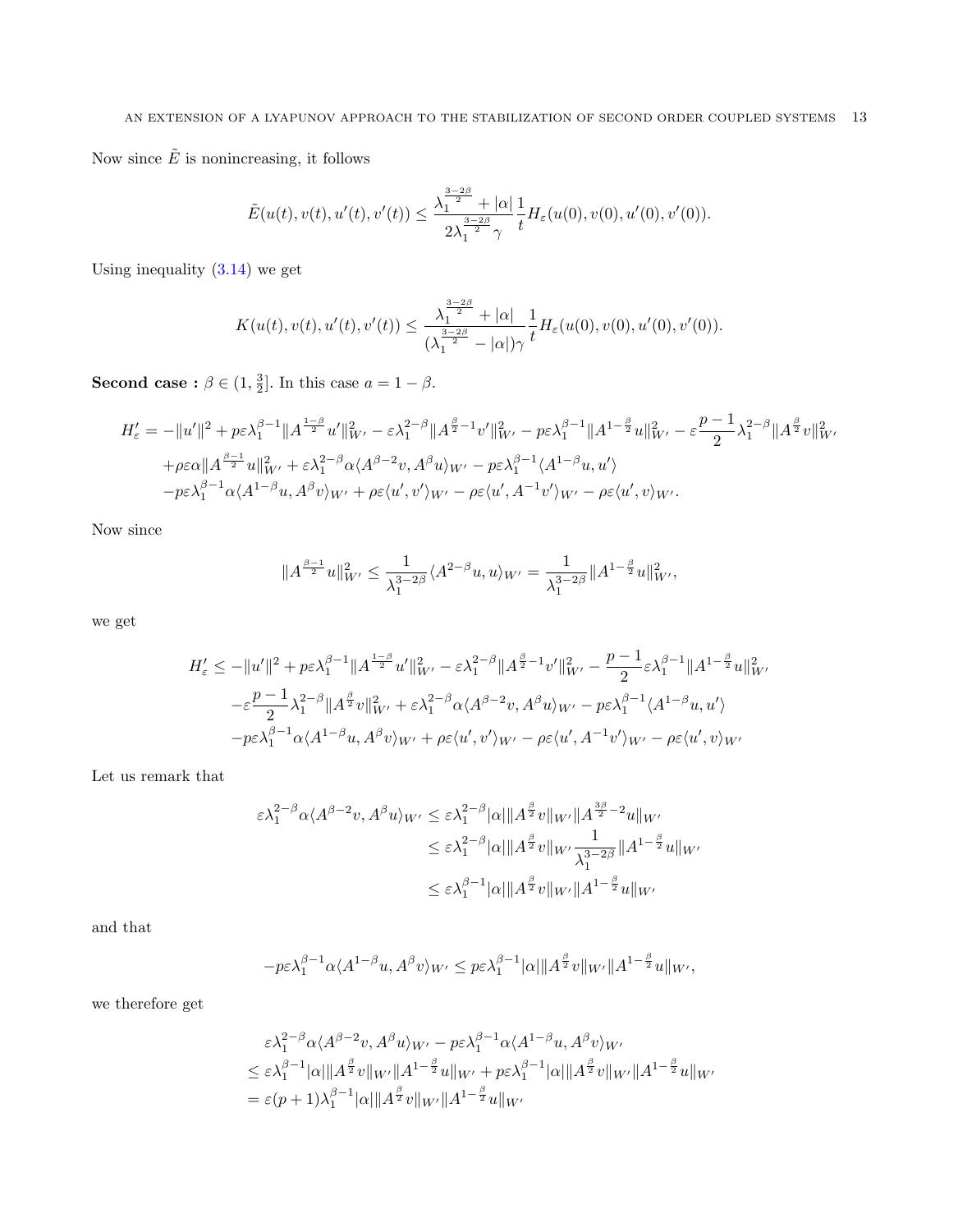$$
\leq \varepsilon \lambda_1^{\beta-1} (p+1) \frac{|\alpha|}{2} \left( \gamma \|A^{1-\frac{\beta}{2}}u\|_{W'}^2 + \frac{1}{\gamma} \|A^{\frac{\beta}{2}}v\|_{W'}^2 \right)
$$

where we choose  $\gamma > 0$  such that

$$
\delta := \frac{p-1}{2}\lambda_1^{\beta-1} - \lambda_1^{\beta-1}(p+1)\frac{|\alpha|}{2}\gamma > 0, \quad \zeta := \frac{p-1}{2}\lambda_1^{2-\beta} - \lambda_1^{\beta-1}(p+1)\frac{|\alpha|}{2\gamma} > 0
$$

which is equivalent to

$$
\frac{\lambda_1^{\beta-1}(p+1)|\alpha|}{(p-1)\lambda_1^{2-\beta}} < \gamma < \frac{p-1}{(p+1)|\alpha|}.
$$

This choice is possible provided that

<span id="page-13-0"></span>
$$
\left(\frac{p+1}{p-1}\right)^2 < \frac{\lambda_1^{3-2\beta}}{|\alpha|^2}.\tag{3.16}
$$

We choose  $p > 1$  such that  $(3.16)$  is satisfied. Then we have

$$
H'_{\varepsilon} \leq -\|u'\|^2 + p\varepsilon \lambda_1^{\beta-1} \|A^{\frac{1-\beta}{2}} u'\|^2_{W'} - \varepsilon \lambda_1^{2-\beta} \|A^{\frac{\beta}{2}-1} v'\|^2_{W'} - \varepsilon \delta \|A^{1-\frac{\beta}{2}} u\|^2_{W'} - \varepsilon \zeta \|A^{\frac{\beta}{2}} v\|^2_{W'} -p\varepsilon \lambda_1^{\beta-1} \langle A^{1-\beta} u, u' \rangle + \rho \varepsilon \langle u', v' \rangle_{W'} - \rho \varepsilon \langle u', A^{-1} v' \rangle_{W'} - \rho \varepsilon \langle u', v \rangle_{W'}.
$$

By use of Young's inequality we deduce that there are  $c_1, c_2, c_3, c_4 > 0$  such that

$$
-p\lambda_1^{\beta-1}\langle A^{1-\beta}u, u'\rangle \le c_1 \|u'\|^2 + \frac{\delta}{2} \|A^{1-\frac{\beta}{2}}u\|_{W'}^2,
$$
  

$$
\rho\langle u', v'\rangle_{W'} \le c_2 \|u'\|^2 + \frac{\lambda_1^{2-\beta}}{3} \|A^{\frac{\beta}{2}-1}v'\|_{W'}^2,
$$
  

$$
\rho\varepsilon\langle u', A^{-1}v'\rangle_{W'} \le c_3 \|u'\|^2 + \frac{\lambda_1^{2-\beta}}{3} \|A^{\frac{\beta}{2}-1}v'\|_{W'}^2,
$$
  

$$
-\rho\langle u', v\rangle_{W'} \le c_4 \|u'\|^2 + \frac{\zeta}{2} \|A^{\frac{\beta}{2}}v\|_{W'}^2.
$$

By choosing  $\varepsilon$  small enough, we find a constant  $\eta = \eta(p, \varepsilon) > 0$  such that for all  $t \ge 0$ 

$$
H'_\varepsilon \leq - \eta \left( \| u' \|^2 + \| A^{\frac{\beta}{2}-1} v' \|^2_{W'} + \| A^{1-\frac{\beta}{2}} u \|_{W'}^2 + \| A^{\frac{\beta}{2}} v \|_{W'}^2 \right)
$$

Let

$$
\tilde{E} = \frac{1}{2} \left[ \|A^{-\beta} u'(t)\|_{W'}^2 + \|A^{-\beta} v'(t)\|_{W'}^2 + \|A^{\frac{1-\beta}{2}} u(t)\|_{W'}^2 + \|A^{1-\frac{\beta}{2}} v(t)\|_{W'}^2 \right] + \alpha \langle v, u \rangle_{W'}
$$

and

$$
K(t) = \|A^{\frac{-\beta}{2}}u'(t)\|_{W'}^2 + \|A^{\frac{-\beta}{2}}v'(t)\|_{W'}^2 + \|A^{\frac{1-\beta}{2}}u(t)\|_{W'}^2 + \|A^{1-\frac{\beta}{2}}v(t)\|_{W'}^2.
$$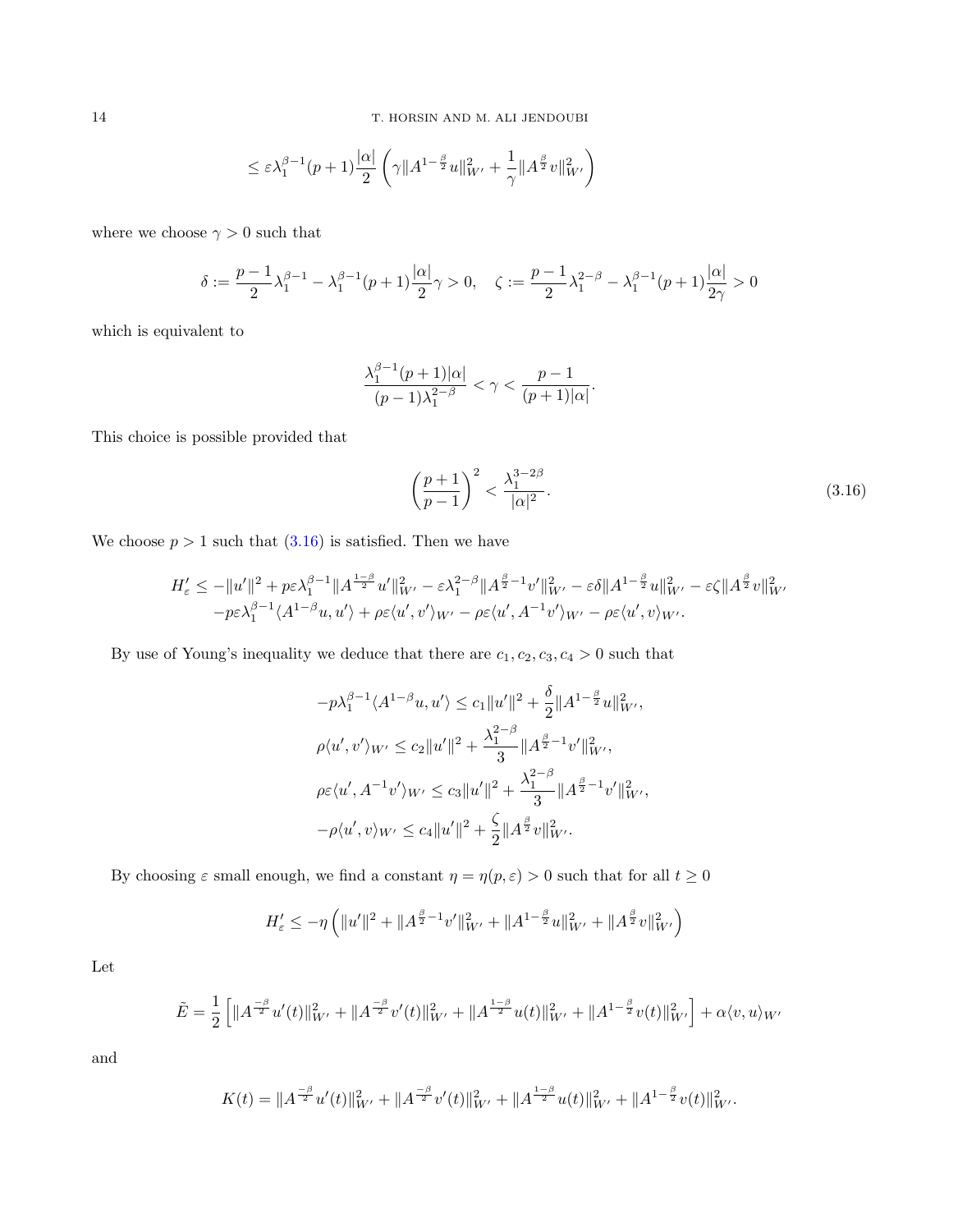For all  $t \geq 0$ , we have

$$
\tilde{E}' = -\|A^{-\frac{\beta}{2}}u'(t)\|_{W'}^2.
$$

Then  $\tilde{E}$  is nonincreasing.

Since

$$
|\alpha \langle v, u \rangle_{W'}| \leq \frac{|\alpha|}{\lambda_1^{\frac{3-2\beta}{2}}} \|A^{\frac{1-\beta}{2}}u(t)\|_{W'} \|A^{1-\frac{\beta}{2}}v(t)\|_{W'}
$$

then we get

<span id="page-14-1"></span>
$$
\frac{\lambda_1^{\frac{3-2\beta}{2}} - |\alpha|}{2\lambda_1^{\frac{3-2\beta}{2}}} K(t) \le \tilde{E} \le \frac{\lambda_1^{\frac{3-2\beta}{2}} + |\alpha|}{2\lambda_1^{\frac{3-2\beta}{2}}} K(t). \tag{3.17}
$$

Now since

$$
||A^{-\frac{\beta}{2}}v'(t)||_{W'} \leq \frac{1}{\lambda_1^{\beta-1}}||A^{\frac{\beta}{2}-1}v'||_{W'}, \qquad ||A^{\frac{1-\beta}{2}}u(t)||_{W'} \leq \frac{1}{\lambda_1^{\frac{1}{2}}}||A^{1-\frac{\beta}{2}}u||_{W'},
$$

then there exists a constant  $\gamma>0$  such that for all  $t\geq 0$ 

<span id="page-14-0"></span>
$$
H'_{\varepsilon} \le -\gamma K(u, v, u', v'). \tag{3.18}
$$

From [\(3.18\)](#page-14-0), assuming  $\varepsilon$  possibly smaller in order to achieve positivity of the quadratic form  $H_{\varepsilon}$ , we get

$$
\int_0^t K(u(s), v(s), u'(s), v'(s)) ds \leq \frac{1}{\gamma} H_{\varepsilon}(u(0), v(0), u'(0), v'(0)).
$$

Using inequality  $(3.17)$ , we obtain

$$
\frac{2\lambda_1^{\frac{3-2\beta}{2}}}{\lambda_1^{\frac{3-2\beta}{2}}+|\alpha|}\int_0^t \tilde{E}(u(s),v(s),u'(s),v'(s))\,ds\leq \frac{1}{\gamma}H_\varepsilon(u(0),v(0),u'(0),v'(0)).
$$

Now since  $\tilde{E}$  is nonincreasing, it follows

$$
\tilde{E}(u(t),v(t),u'(t),v'(t)) \leq \frac{\lambda_1^{\frac{3-2\beta}{2}} + |\alpha|}{2\lambda_1^{\frac{3-2\beta}{2}}\gamma}\frac{1}{t}H_{\varepsilon}(u(0),v(0),u'(0),v'(0)).
$$

Using inequality  $(3.17)$  we get

$$
K(u(t), v(t), u'(t), v'(t)) \le \frac{\lambda_1^{\frac{3-2\beta}{2}} + |\alpha|}{(\lambda_1^{\frac{3-2\beta}{2}} - |\alpha|)\gamma} \frac{1}{t} H_{\varepsilon}(u(0), v(0), u'(0), v'(0)).
$$